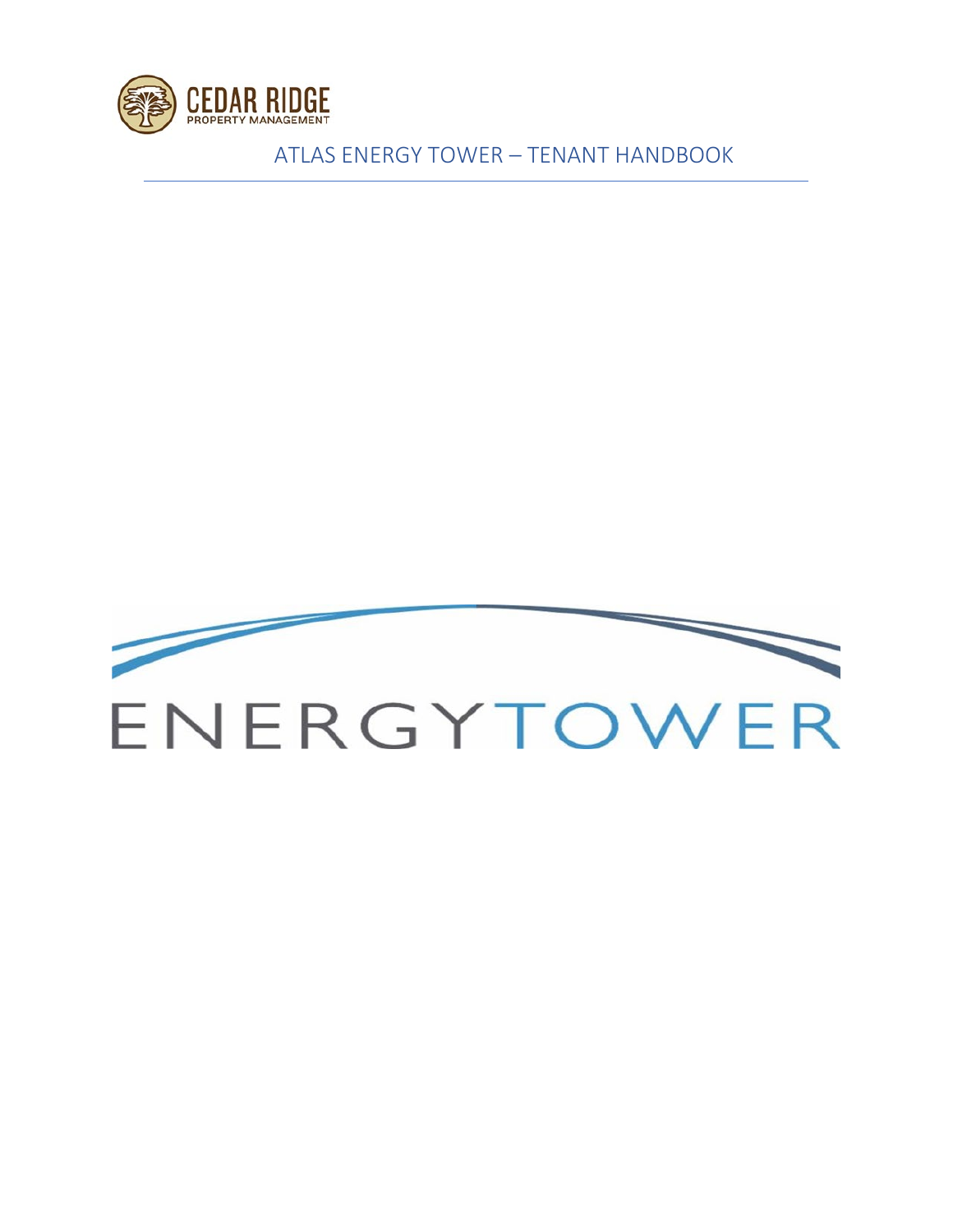

### BUILDING MANAGEMENT STAFF

#### WELCOME TO ATLAS ENERGY TOWER, LLC

ATLAS ENERGY TOWER, LLC located at 11700 Katy Freeway, Houston, TX 77079 and managed by Cedar Ridge Property Management. As Manager, Cedar Ridge employs an on-site management team responsible for overseeing the maintenance and administration of the property, building operations and for ensuring the safety and comfort of all Customers.

Cedar Ridge's commitment to excel in the area of property management is the underlying catalyst for the high standards maintained in office projects managed by Cedar Ridge throughout the United States. As experts in the field of property management, we are highly sophisticated in administrative, operating and technical systems with the versatility to adapt to the changing requirements of our clients' buildings and their occupants.

The Cedar Ridge Management Team consists of highly trained, experienced professionals. The property's Management Office is set up to serve the needs of our Customers and to ensure that your occupancy here is a pleasant experience. Our goal is to provide you with the very best service possible.

The staff listed below is available to answer any questions you might have regarding *Atlas Energy Tower*. Please feel free to call or to drop by our office at *11700 Katy Freeway, Suite 100* at any time.

> Chloe Camille Smailes Commercial Property Manager

Lisa Caples Assistant Commercial Property Manager

> Anthony Calautti Engineering Manager

Kevin Poynter Commercial Properties Leasing

The Management Office phone number **281-597-1212** may be used during normal business hours, as well as after-hours, on weekends and holidays (at which time the calls are automatically forwarded to our answering service).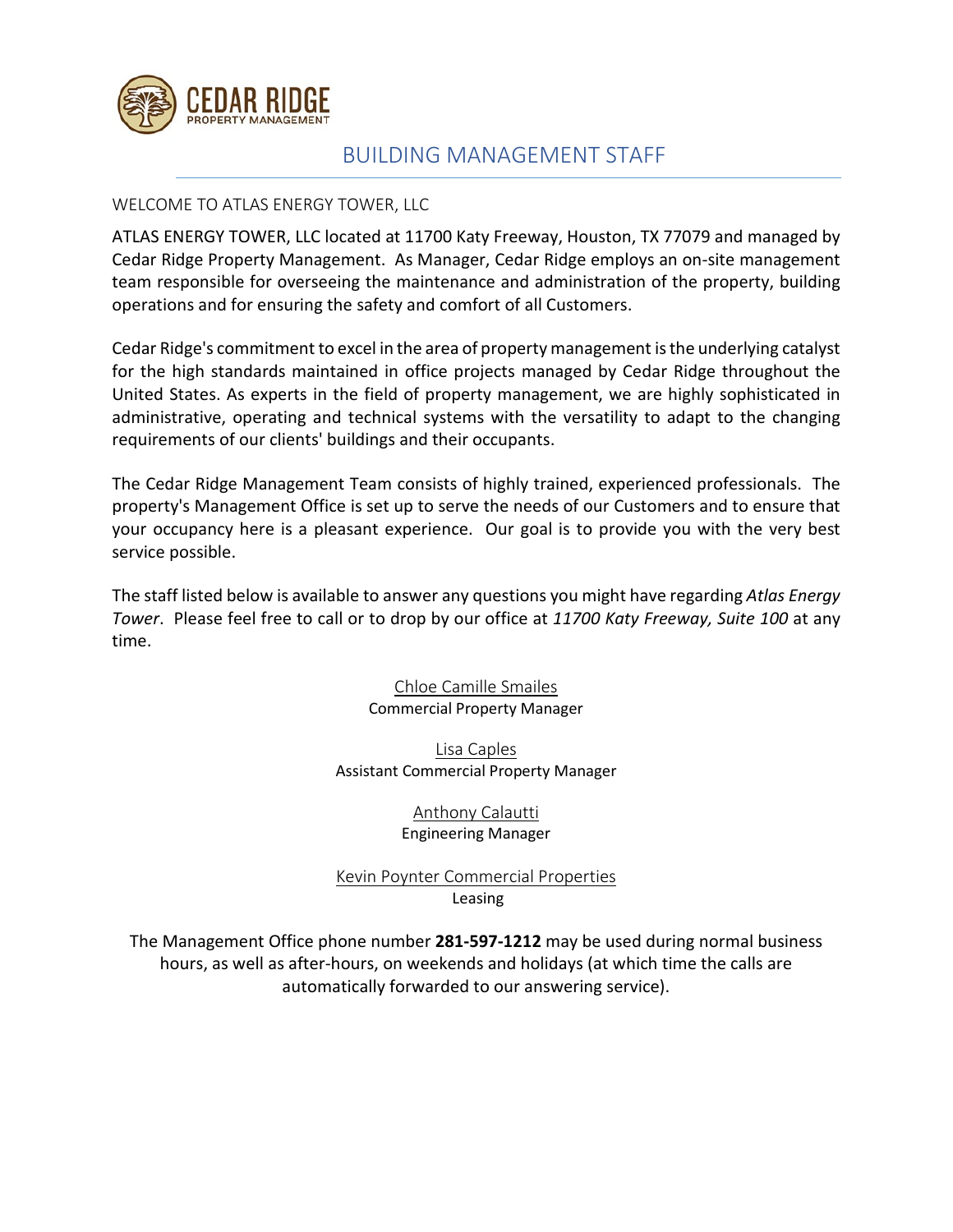

hours.

## **OPERATIONS**

#### MANAGEMENT OFFICE MAILING ADDRESS

Atlas Energy Tower, LLC 11700 Katy Freeway, Suite 100 Houston, TX 77079

#### TELEPHONE AND FAX NUMBERS

Management Office Phone (24 hours): 281.597.1212 Management Office Fax: 281.679.5607

#### EMAIL ADDRESSES

| Chloe Camille Smailes | csmailes@cedarridgepm.com  |
|-----------------------|----------------------------|
| Lisa Caples           | lcaples@cedarridgepm.com   |
| Anthony Calautti      | acalautti@cedarridgepm.com |
| Kevin Poynter         | kpoynter@pcptx.com         |

### MANAGEMENT OFFICE HOURS

Monday - Friday 8:00 a.m. to 5:00 p.m. Closed weekends and holidays

### HOLIDAYS

Atlas Energy Tower, LLC and the Management Office are closed on the following holidays: New Year's Day Good Friday Memorial Day Independence Day Labor Day Thanksgiving Day Christmas Day Customers will be notified in advance about special holiday Building and Management Office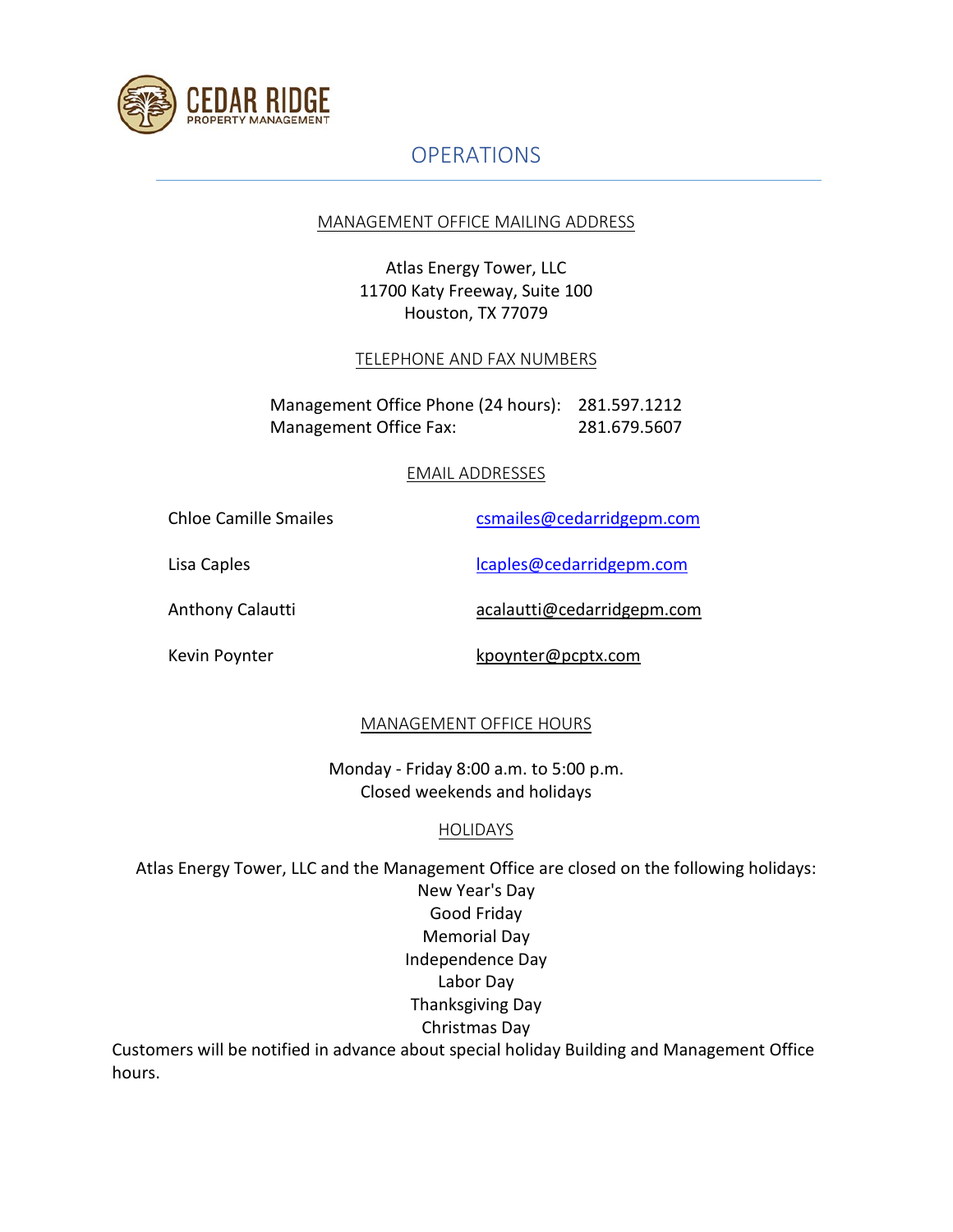

# EMERGENCY PHONE NUMBERS

### **IN THE EVENT OF AN EMERGENCY DIAL 911**

| <b>Building Management Office</b> | 281.597.1212   |
|-----------------------------------|----------------|
| <b>Building Security</b>          | 281.597.9356   |
| Police Department (Emergency)     | 911            |
| Police Department (Non-emergency) | 713-884-3131   |
| Fire Department (Emergency)       | 911            |
| Ambulance or other                | 911            |
| Poison Control Center             | 1-800-222-1222 |
| National Weather Service          | 281-337-5074   |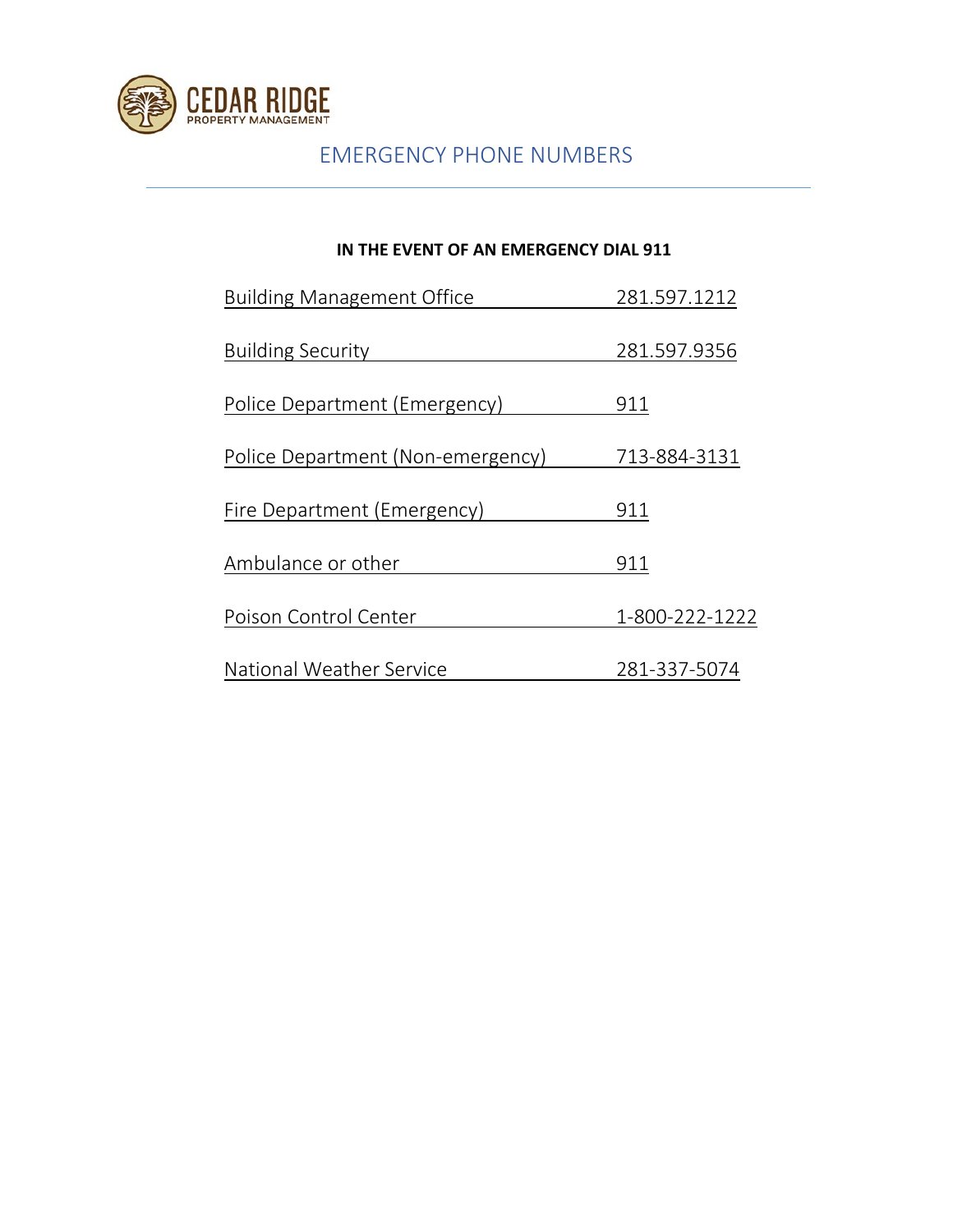

### BUILDING RULES AND REGULATIONS

The following are in addition to those rules and regulations stated in the lease agreement:

- 1. Sidewalks, doorways, vestibules, halls, stairways, freight elevator lobbies and other similar areas shall not be used for the disposal of trash, be obstructed by Tenant or be used by Tenant for any purpose other than entering or leaving the Leased Premises and for going from one part of the Property to another. If special trash hauling is required, please contact the Property Management Office.
- 2. No sweepings, rubbish, rags or other unsuitable materials shall be disposed into plumbing fixtures or appliances. Tenant shall be responsible for any costs associated with kitchen and/or private restroom plumbing repairs.
- 3. Movement of furniture or office equipment in or out of the Building or the dispatch or receipt of any bulky material, merchandise or other material which requires the use of the elevators or the stairways or movement through the Building entrances or lobby will be restricted to such hours as Landlord shall designate reasonable. All such movement will be under the supervision of Landlord and in the manner agreed to between Tenant and Landlord by prearrangement. Such prearrangement, initiated by Tenant, is subject to Landlord's reasonable control as to the time, method, routing of the movement and limitations for safety or other concerns which may prohibit any article, equipment or other item(s) from being brought into the Building. Tenant is to assume all risks for damage to articles moved or injury to persons engaged or not engaged in such movement and for any damage to Landlord's equipment or property or injury to Landlord's personnel as a result of any act in connection with fulfilling this service for Tenant. **LANDLORD SHALL NOT BE LIABLE FOR ANY ACTS OF ANY PERSON(S) ENGAGED IN, OR ANY DAMAGE OR LOSS TO ANY OF SAID PROPERTY OF PERSON(S) RESULTING FROM, ANY ACT IN CONNECTION WITH SUCH SERVICE PERFORMED FOR TENANT UNLESS THE DAMAGE OR INJURY IS CAUSED BY GROSS NEGLIGENCE OR WILLFUL MISCONDUCT OF LANDLORD.**
- 4. Corridor doors, when not in use, shall be kept closed.
- 5. All Tenant space that is visible from public areas must be kept neat and clean, and such exposed conditions are subject to Landlord's approval.
- 6. Tenant shall not tamper with or attempt to adjust temperature control thermostats in the Leased Premises. Landlord shall adjust thermostats as required to maintain the Office Building standard temperature.
- 7. All requests for overtime HVAC service must be communicated in advance by telephone, work order input, or e-mail. **All HVAC requests must be submitted by 3PM Monday thru Thursday for next OT air and by 2PM on Friday for weekend OT air.**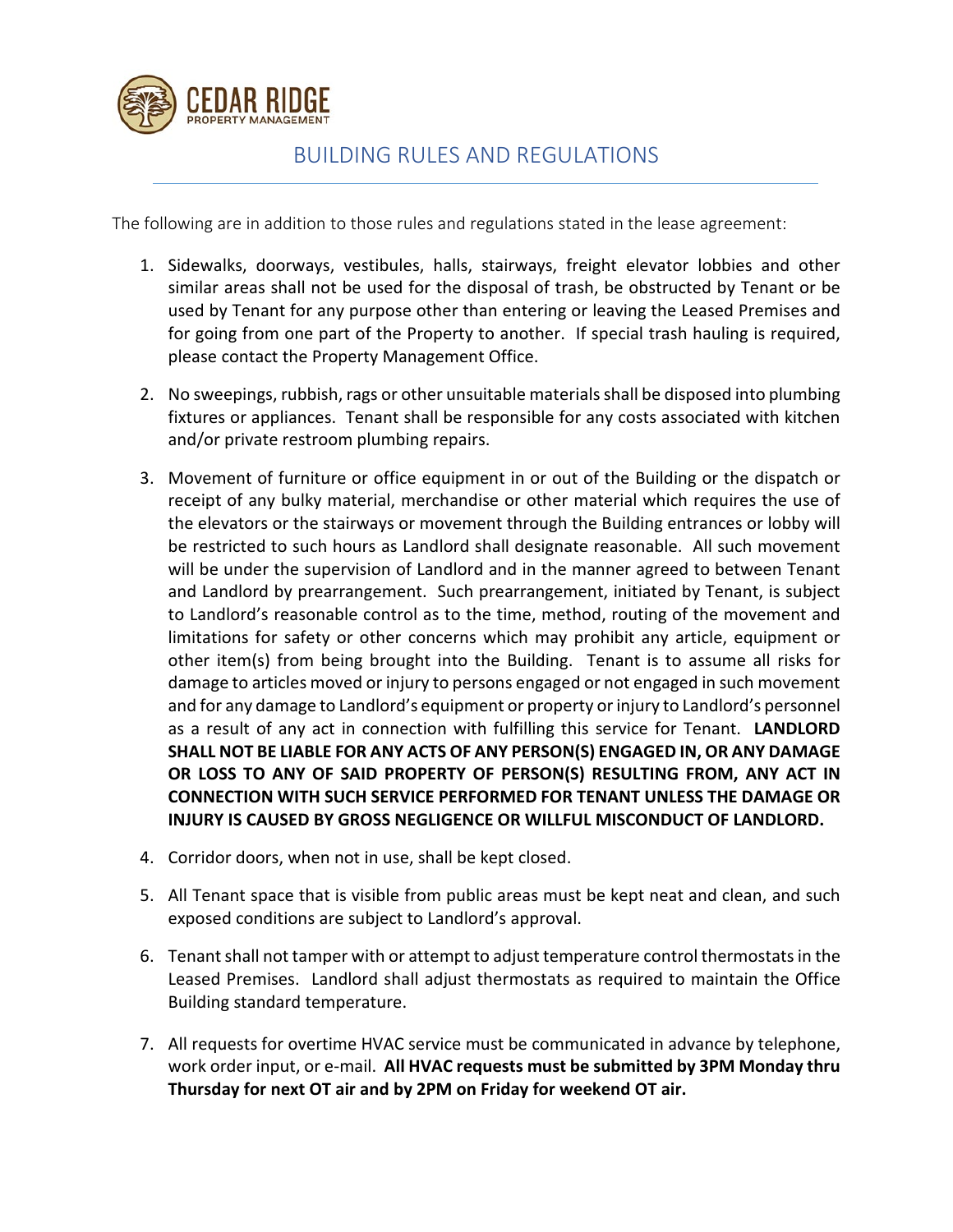

- 8. The perimeter doors of the Building are unlocked from 7:00 a.m. until 6:00 p.m. Monday through Friday, excluding Holidays, and from 8:00 a.m. until 12:00 p.m. on Saturdays, excluding holidays, but may be unlocked at other times. Access at all other times shall be provided by the card key access system.
- 9. Tenant will comply with all security procedures at all times during business hours, after hours and on weekends.
- 10. No additional lock(s) will be placed on any door within the Leased Premises without Landlord's written consent. All requests for duplicate keys will be made to the Property Management Office. Charges associated with re-keying locks will be billed back to Tenant.
- 11. **Tenant will not permit visitors, customers, patients, guests or employees to loiter in corridors.** Any persons associated with the above mentioned shall be instructed to utilize designated waiting areas.
- 12. Tenant will cooperate with Landlord's employees in keeping the Leased Premises neat and clean unless Tenant is responsible for cleaning and maintenance personnel. Landlord will in no way be held responsible by Tenant, its agents, employees or invitees for any loss of property from the Leased Premises or public areas or for any damage to any property within the Leased Premises even if such loss or damage occurred when the Leased Premises were locked against entry.
- 13. Signs, advertisements or notices visible in or from public corridors or from outside the Property shall be subject to Landlord's prior written approval.
- 14. Except as expressly provided in the Lease, proposed plans for alterations within the Building must be approved in writing by Landlord, which approval shall not be unreasonably withheld, delayed or conditioned prior to commencement of the work. This provision will apply to all work performed in the Building including, but not limited to, installation of telephones, telecommunication equipment, electrical devices and attachments and all installations affecting or affixed to floors, walls, woodwork, trim, windows, ceiling, roof equipment or any other portion of the Property.
- 15. Landlord reserves the right to prescribe the weight and positioning of safes, files, filing systems and other heavy equipment and written approval must be obtained from the Property Management Office before work begins. All damage done to the Property by the movement of property of Tenant, or done by Tenant's property while in the Building, will be repaired at Tenant's expense.
- 16. Should Tenant require telegraphic, telephonic, annunciator, microwave, or other telecommunications service, Landlord will direct the electricians where and how wires, cables, or conduit are to be introduced, placed, and terminated except as Landlord shall reasonably direct. Electric current shall not be used for power for heating or any other non-standard purpose without Landlord's prior written permission.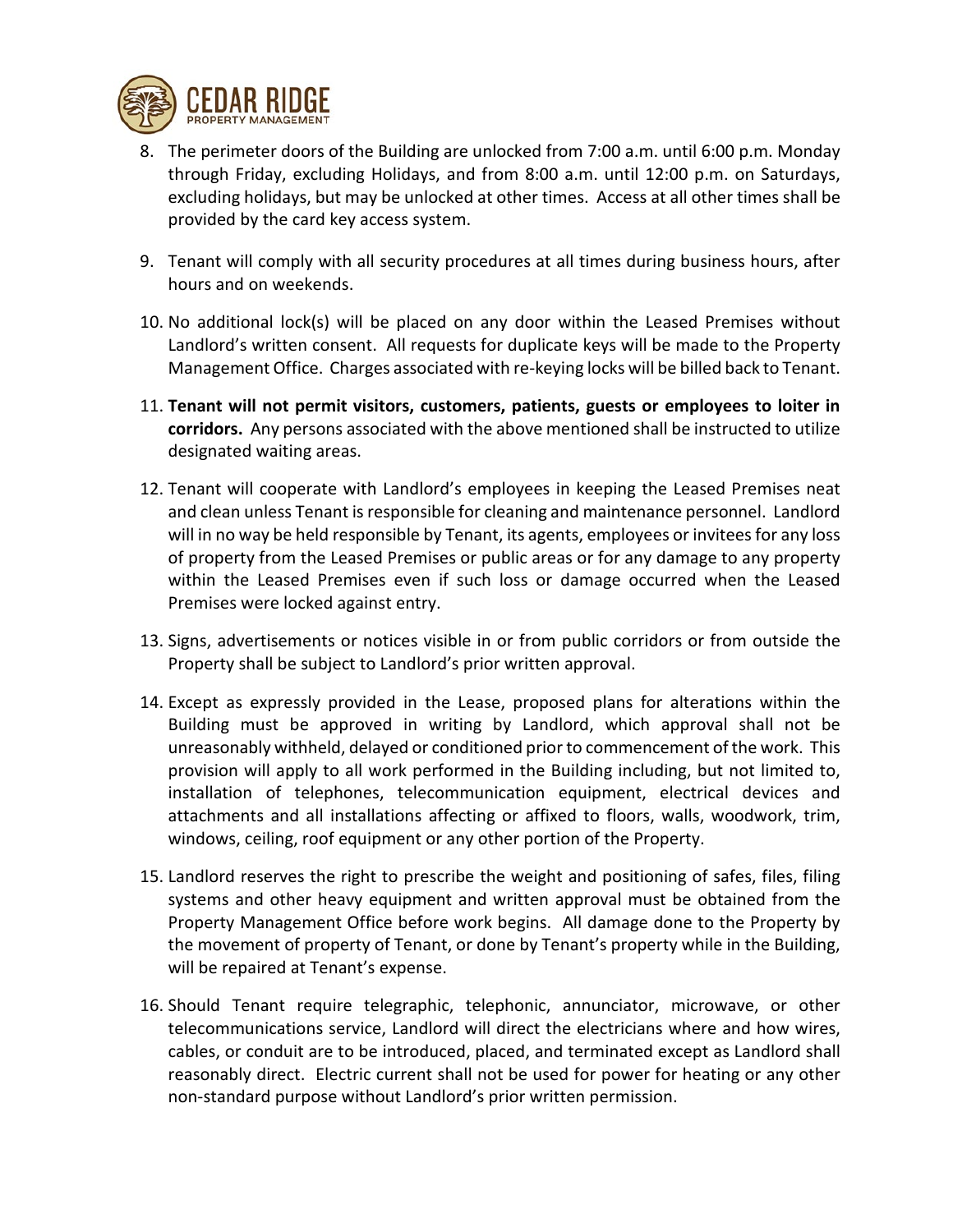

- 17. No machinery of any kind other than normal office equipment shall be operated by any tenant on its leased area without prior written consent of Lessor, nor shall any tenant use, or keep in the Building, any flammable or explosive fluid or substance, except in accordance with local fire codes and procedures approved by Lessor. **Space heaters are not allowed to be used at any time.**
- 18. Tenant is requested to lock all office doors leading to corridors and to turn out all lights at the close of the working day.
- 19. Neither tenant nor any of its employees, agents, contractors, invitees or customers shall smoke in any area designated by Landlord (whether through the posting of a "no smoking" sign or otherwise) as a "no smoking" area. In no event shall Tenant or any of its employees, agents, contractors, invitees or customers smoke in the hallways or bathrooms of the Building. Landlord reserves the right to designate, from time to time, additional areas of the Building and the Property as "no smoking" areas and to designate the entire Building and the Property as a "no smoking" area.
- 20. No candles, volatile materials or explosive fluids shall be kept or used within the Building or otherwise interfere with other tenants or persons having business within the Building.
- 21. Tenant will not make or permit any improper noises within the Building or otherwise interfere with other tenants or persons having business within the building.
- 22. Reserved Parking in the Garage shall be enforced and violators subject to tow, without warning. In the event a Tenant discovers a parking violation within their space(s), the Tenant should park in the Visitor Parking area and notify the Management Office immediately. Enforcement will be the responsibility of the Management Office.
- 23. No animals shall be brought into or kept in, on or about the Property except for animals assisting handicapped persons.
- 24. Landlord reserves the right to rescind any of these rules and regulations and to make such other and further rules and regulations as, in its reasonable judgment, shall, from time to time, be required for the safety, protection, care and cleanliness of the Property, the operation thereof, the preservation of good order therein and the protection and comfort of the tenants and their agents, employees and invitees; provided, however such other and further rules and regulations shall not be amended, modified or otherwise altered in such a way as to impose additional material costs or expenses upon Tenant or conflict with the provisions of the Lease. Landlord shall give Tenant written notice of any additional rules and regulations and any amendments or modifications to these rules and regulations made by the Landlord from time to time.

In the event of any conflict between the rules and regulations set forth herein and the terms and provisions of the Lease, the terms and provisions of the Lease shall control. Such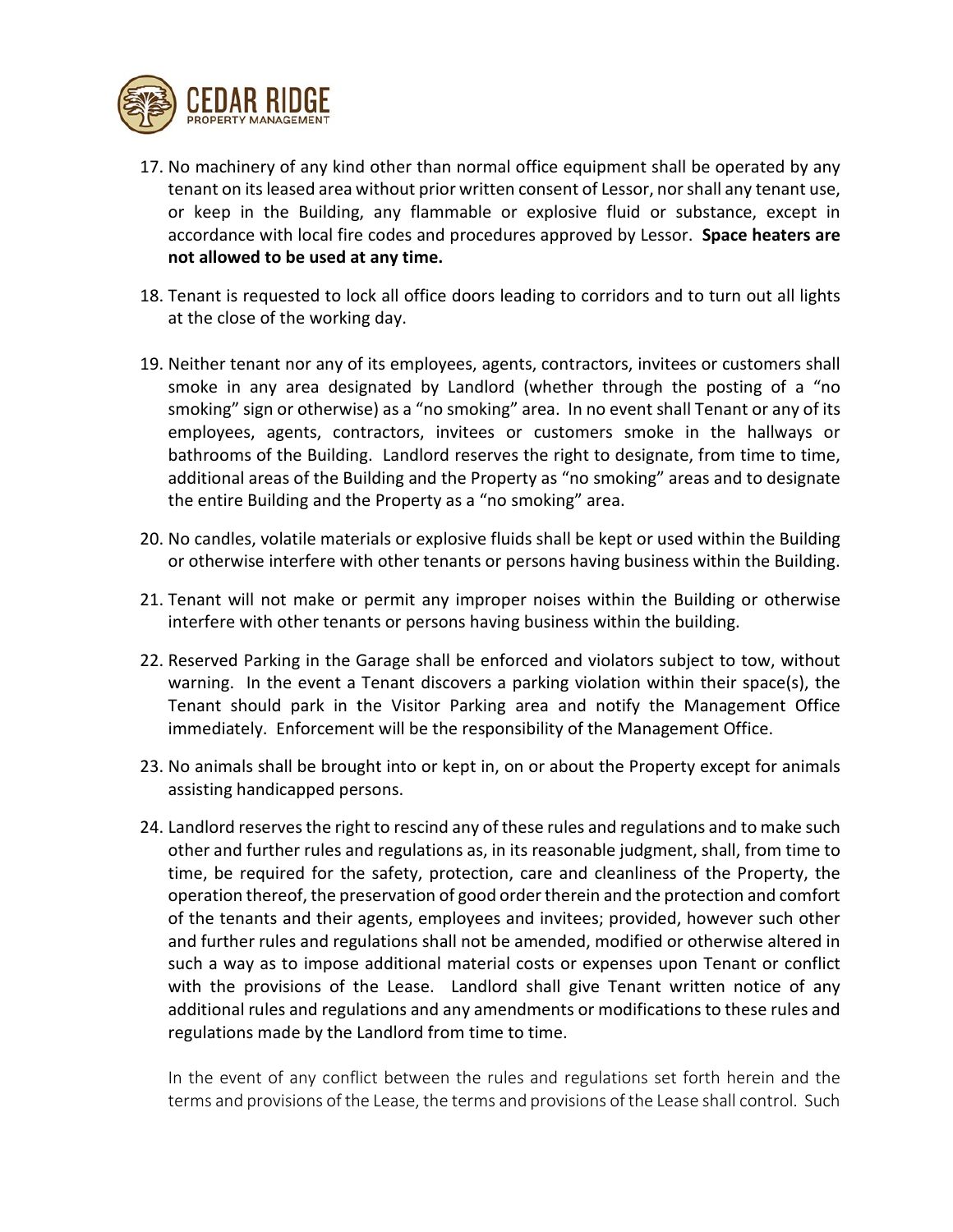

rules and regulations, when made and written notice thereof is given to Tenant, shall be binding upon it in like manner as if originally herein prescribed.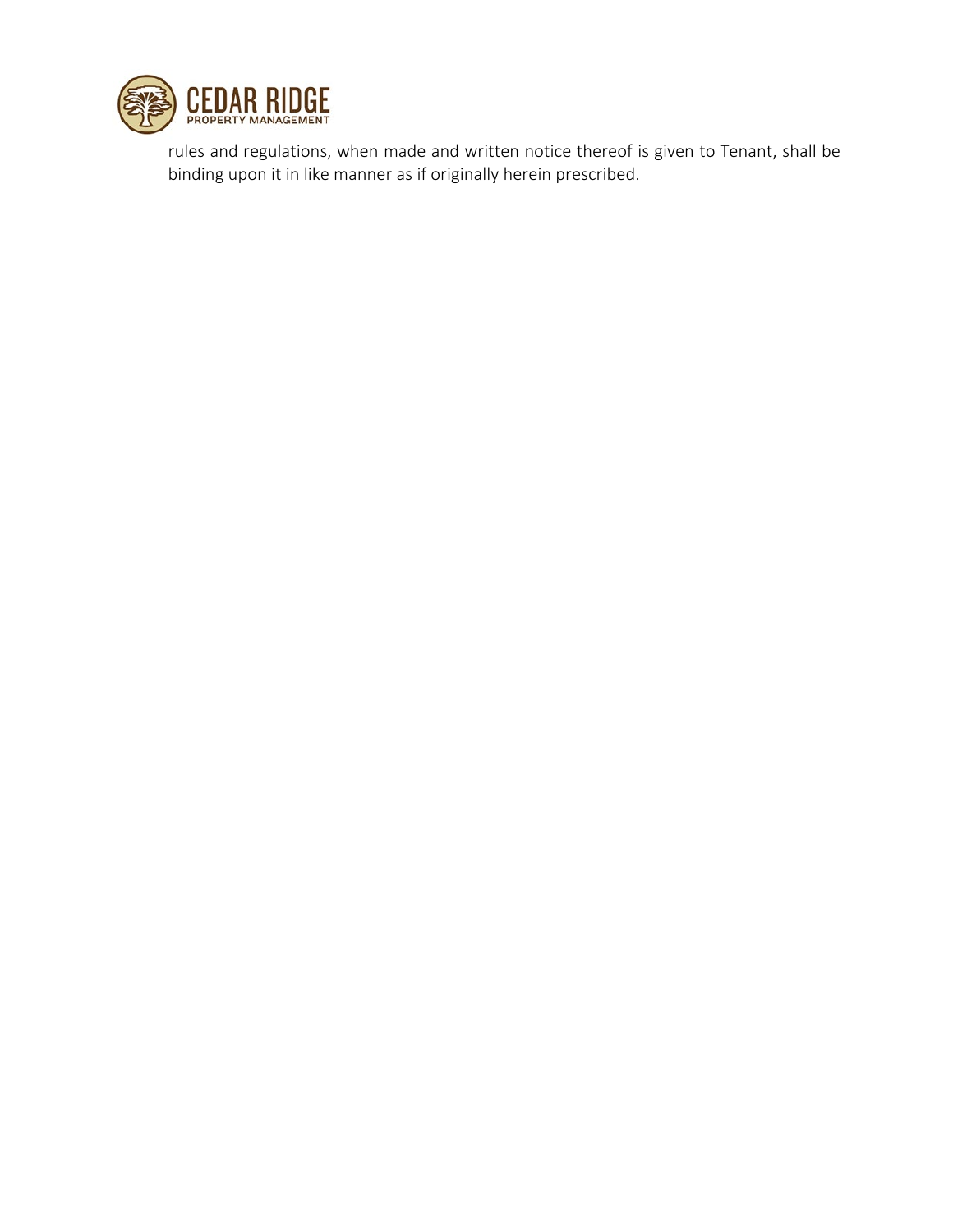

### HEATING AND AIR CONDITIONING SERVICES

Standard operating hours for the Building's heating and cooling system are from 7:00 a.m. to 6:00 p.m., Monday through Friday and 8:00 a.m. to 12:00 p.m., Saturday. If an adjustment to the office temperature is needed, please contact the Management Office at 281.597.1212 or enter a maintenance request in the Angus System. A member of the Building staff must handle all temperature adjustments. We will make every effort to provide an even temperature and as comfortable an environment as possible.

We would be glad to arrange for HVAC service beyond these hours at an additional charge specified in your lease. You will be billed for the service on your next statement. **Requests for additional service should be placed at least 24 hours in advance and in writing to the Management Office.**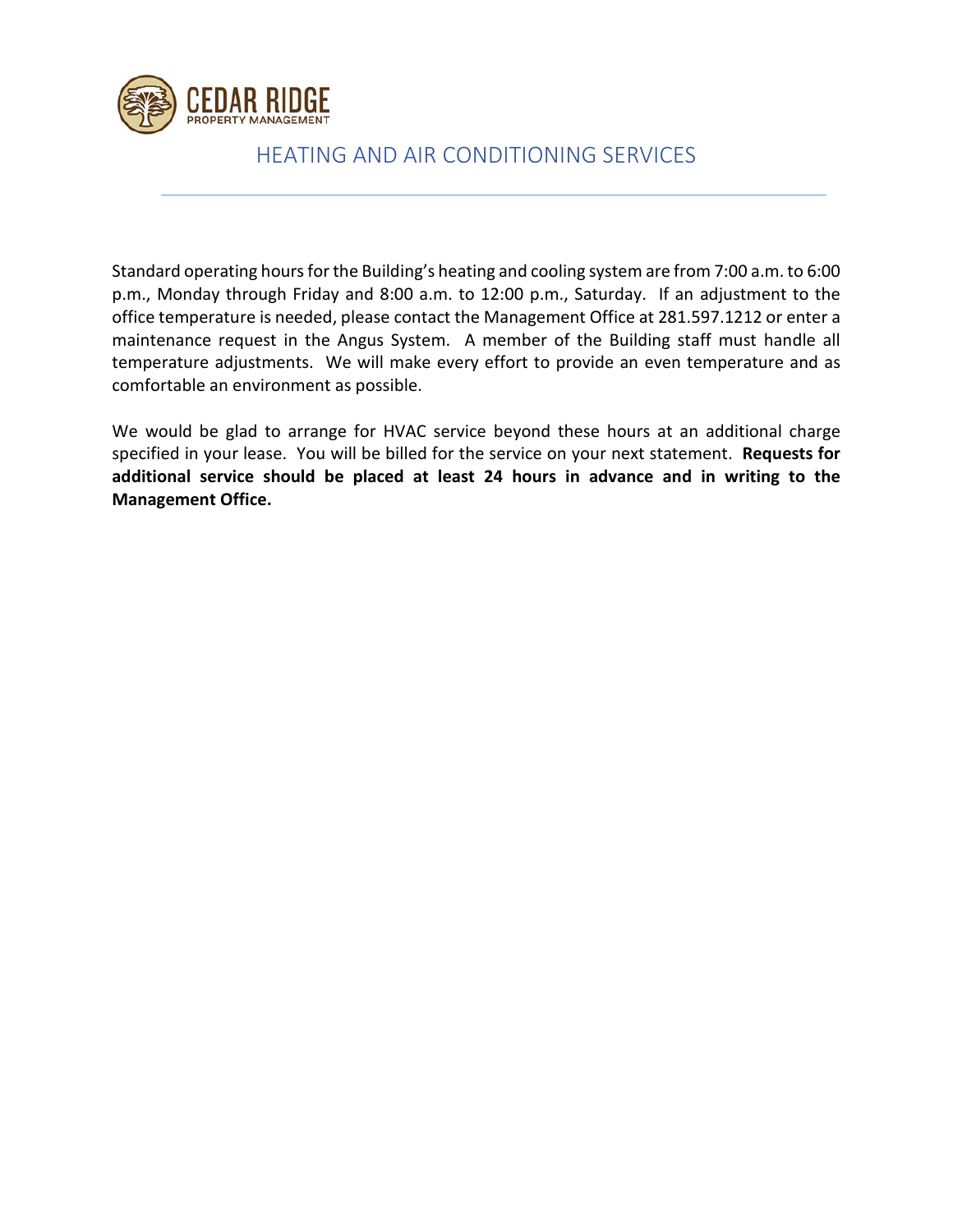

# ELEVATOR SERVICE

Elevator service is available during the hours of 6:00am-7:00pm Monday-Friday for tenants and visitors. After hours and weekend entry will require a building access card. Atlas Energy Tower is equipped with six (6) passenger elevators, (1) service elevator and (2) garage elevators.

### Deliveries of furniture, bulky items and large quantities must be performed after hours and coordinated in advance through the Management Office.

If an elevator fails to operate properly, please contact the Management Office immediately. If you are detained inside the elevator cab due to a malfunction, REMAIN CALM. Use the phone inside the indicated panel. This will automatically ring to a monitoring service that will immediately dispatch the elevator maintenance company and alert the management staff. Every effort will be made to release you from the elevator as quickly as possible.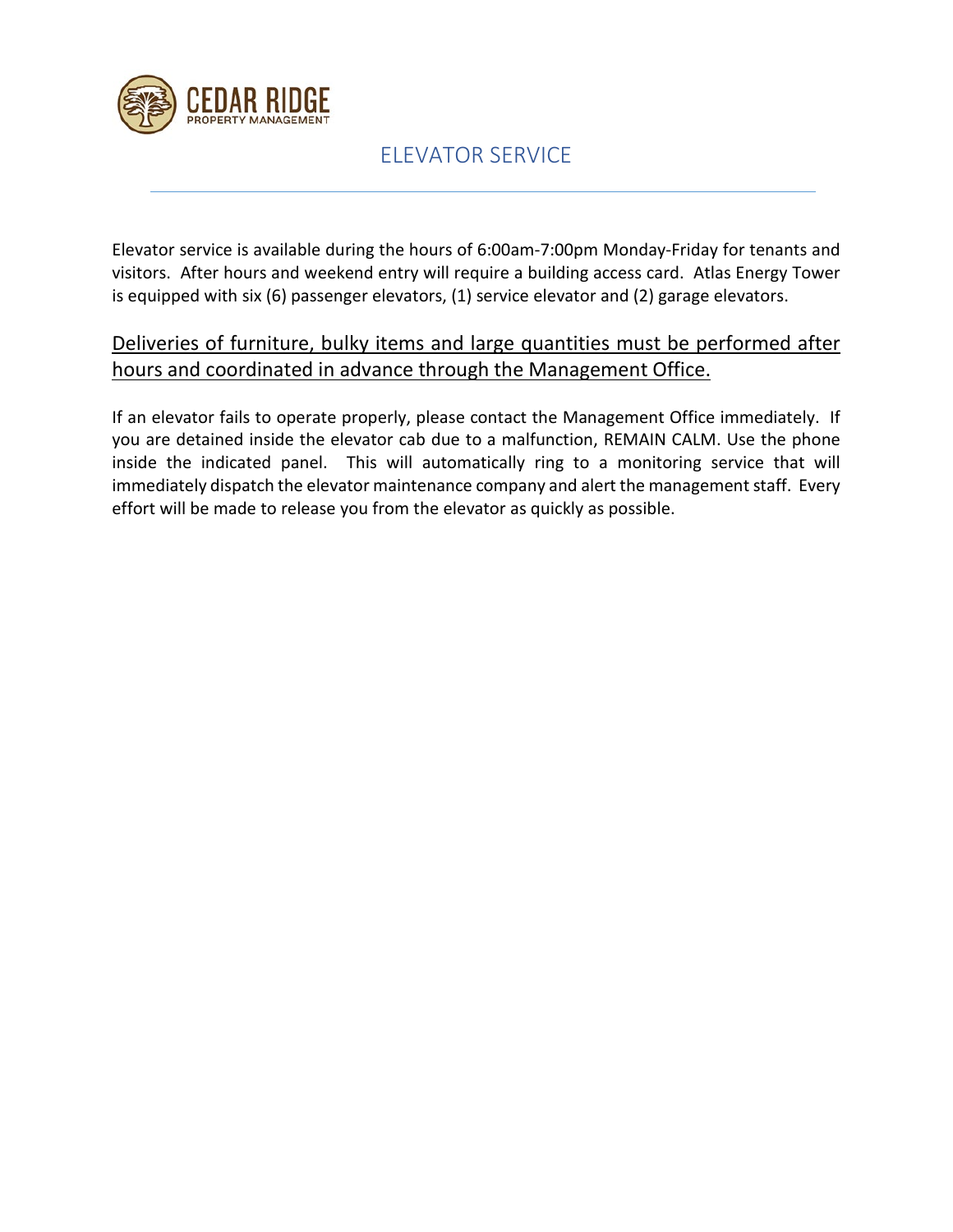

### MAINTENANCE REQUESTS

Maintenance requests or requests for service of any kind may be made by entering the request in the Angus Work Order System or contacting the Management Office. Engineering personnel are available for service from 7:00 a.m. to 5:00 p.m., Monday through Friday. If you have an emergency maintenance situation, maintenance personnel can be reached through our answering service after regular business hours by calling 281.597.1212.

While not considered maintenance work, small alteration tasks such as adding additional electrical outlets, painting, etc., should also be coordinated through the Management Office. If a task requires an outside vendor's services, under your signed authorization, we will solicit bids and select the appropriate vendor. You will be given an estimate of charges for the work, and it must be signed before work can begin. You will be invoiced separately for these charges when the work is completed.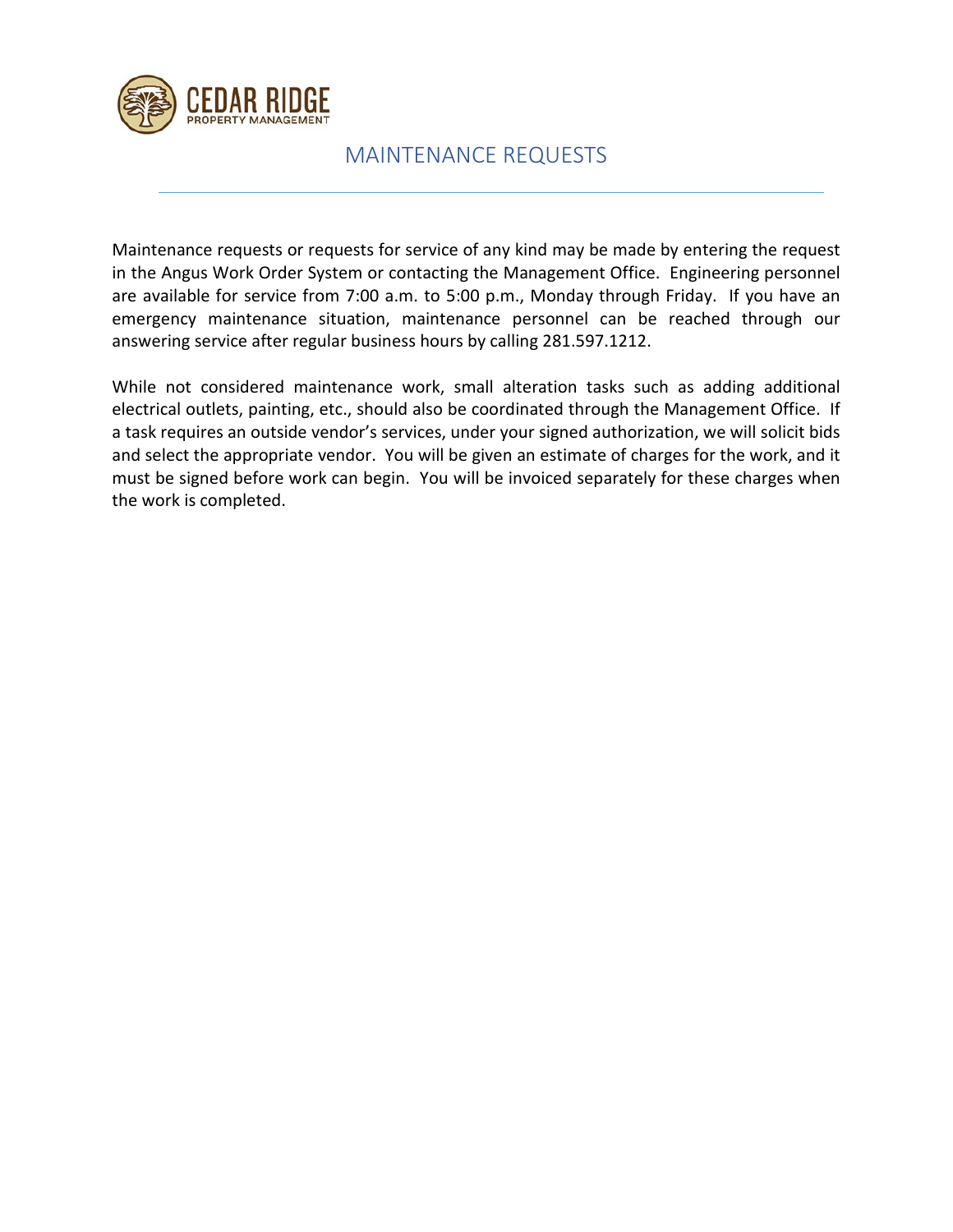

### JANITORIAL SERVICES

Quality janitorial service is a very important aspect of the Atlas Energy Tower operation. Standard cleaning services are provided to customers Monday through Friday and include dusting, emptying of wastebaskets, vacuuming of carpets, sweeping and mopping of hard surface floors, and cleaning and restocking of public restrooms.

Janitorial services are provided after hours so as not to disturb our customers during normal working hours. Please help this process by cooperating in the following ways:

- 1. If something spills in your suite that requires immediate attention, please notify the Management Office. A porter will assist you as soon as possible.
- 2. Only items placed inside trash receptacles will be disposed.
- 3. Boxes will not be thrown out unless they have been broken down and labeled for recycling.
- 4. The Property Manager conducts frequent inspections of customer areas to monitor the quality of our janitorial service and meets regularly with the cleaning supervisors to assess performance. We ask that your designated customer contact notify the Management Office immediately with any comments or concerns regarding the cleaning services.

### CARPET CLEANING

Carpet cleaning is available for an additional charge. Please call the Management Office at 281.597.1212 for information and pricing.

#### WINDOW CLEANING

The windows of your suite are cleaned once a year. Please call the Management Office for a schedule.

### ABOVE STANDARD REQUESTS

Above standard services can be provided at an additional charge.

Customer requests for cleaning services above our standard provisions (such as carpet cleaning or dishwashing service) should be made in writing to the Management Office. A **CLEANING REQUEST FORM** is located in the Forms section of this Handbook.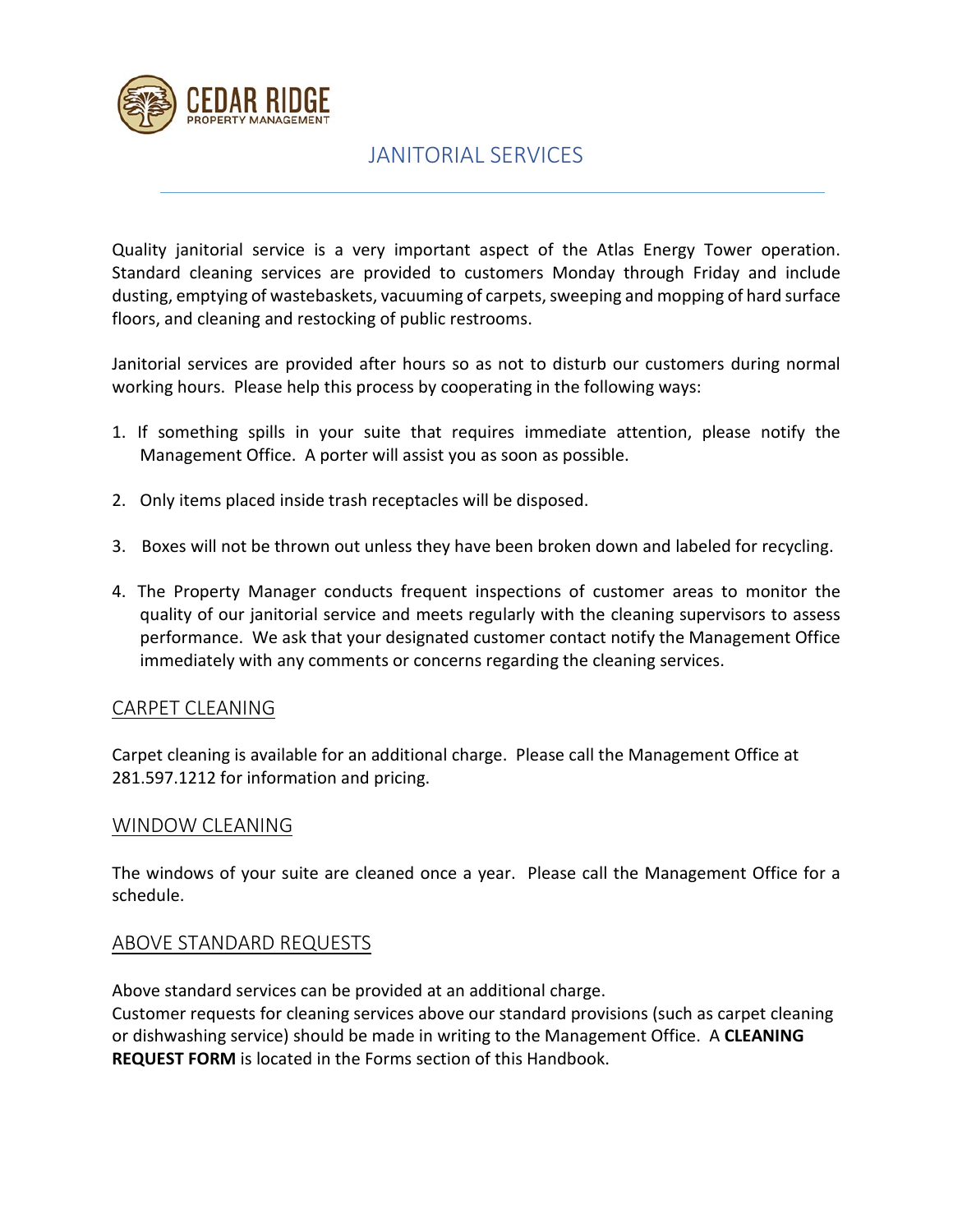

### MAIL PICK-UP AND DELIVERY

### CUSTOMER MAILBOX LOCATIONS

For your convenience, a mail distribution area that includes customer mailboxes is located on the 1<sup>st</sup> level of the building by the garage entry. Upon move-in, each customer will be assigned a mailbox and receive two keys.

### U.S. MAIL DROP BOX LOCATION

A U.S. Mail drop box is located at the Mail Distribution Area of building. Mail delivery, distribution and pick-up hours are determined by the U.S. Postal Service and typically are:

Monday through Saturday 1PM-5PM delivery and pick-up

### OVERNIGHT MAIL

Federal Express mail drop box is located on the first level of the Parking Garage. Mon – Fri 7:00 PM pick-up.

UPS mail drop box is located on the first level of the Parking Garage. Mon – Fri 7:00 PM pickup.

### **DELIVERIES**

In order to maintain a clear and well-organized delivery area, and to ensure the most efficient delivery of larger items, please adhere to the following guidelines:

- 1. Absolutely no deliveries will be left on the sidewalks, in front of the building, in the building lobbies, elevator lobbies or building corridors.
- 2. Please notify the Management Office 24 hours in advance of any delivery requiring the use of an elevator for longer than 10 minutes.
- 3. Delivery vehicles should not be left unattended for longer than 10 minutes.
- 4. Delivery vehicles are not permitted to be parked on the premises overnight.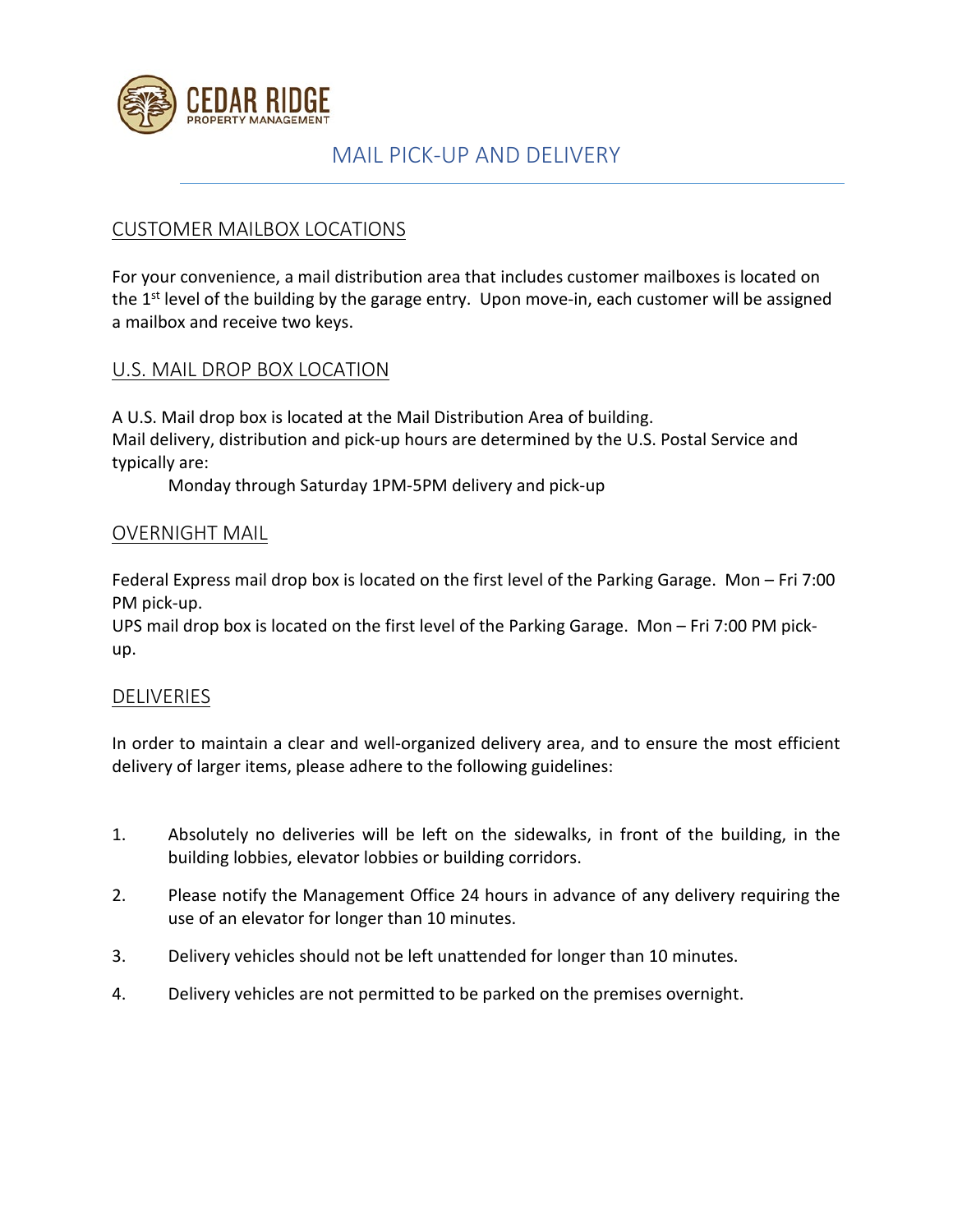

# PEST CONTROL SERVICES

Extenuating circumstances may require unplanned treatments. For any pest issues, please call the office and we will contact our pest control service provider to schedule a service.

For more information call or contact:

Cedar Ridge Property Management

281.597.1212

A Consumer Information Sheet may be obtained from the Management Office.

Pest Control applicators are licensed by the Texas Structural Pest Control Board, 1106 Clayton Lane, Suite 100LW, Austin, Texas 78723, (512) 451-7200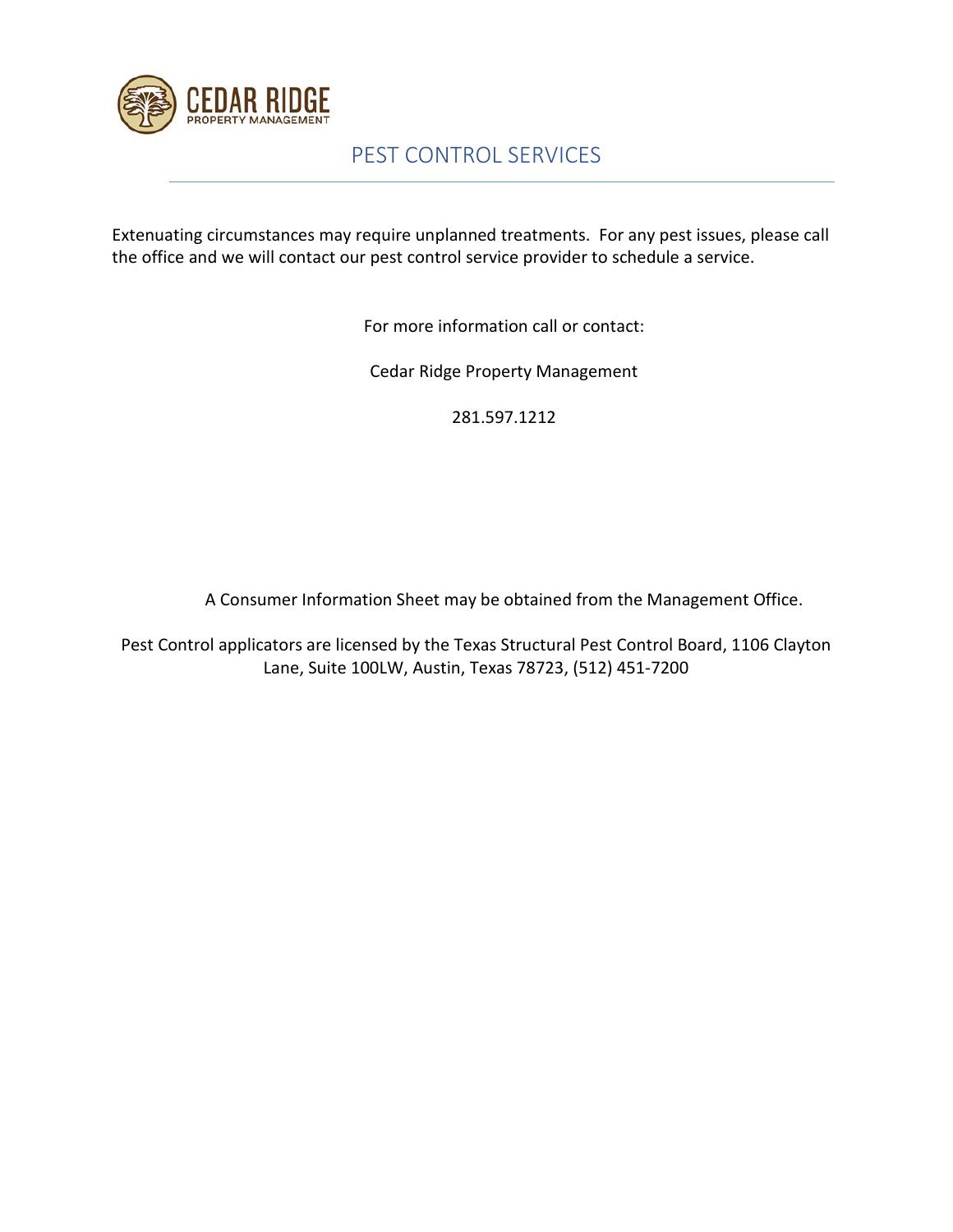

## MOVE IN AND DELIVERY GUIDELINES

The key to a successful, hassle-free move is frequent and effective communication and coordination between the Customer, the Customer's moving company and the Management Office. In order to achieve this goal, the following guidelines and policies have been established:

#### 1. SCHEDULING OF MOVE

Moves must be scheduled in advance with the Management Office to take place during Move Hours.

2. MOVE HOURS Monday - Friday 6:00 p.m. to 6:00 a.m. and or approved hours by Management Office

Saturday – Sunday All day

#### 3. CUSTOMER INFORMATION FORM

This is emergency contact information and should be kept current at all times. This information is used for emergency situations or if access to your suite is requested.

#### 4. AFTER-HOURS ACCESS

To arrange for your initial issue of building access cards, a **Tenant Access Card Request Form** should be completed and returned to the Management Office. Additionally, all arrangements for access card replacements, disablement of lost or stolen cards or cards of former employees, or to report defects or other problems regarding your access card, please contact the Management Office.

5. KEYS & CUSTOMER INSURANCE

Keys for your suite will be provided to a designated representative of your firm upon final acceptance of your finished space and the receipt of a certificate of insurance which meets the requirements of your lease.

#### 6. DIRECTORY FORMS

To indicate how you wish your company name to be listed on the directory.

#### 7. CUSTOMER PLAQUE ORDER FORM

To indicate how you wish your company name to be listed in front of the entrance to your suite. Building standards will apply.

#### 8. NOTICE OF DELIVERIES

We request that you provide the Management Office with 24-hour notice of any additional deliveries expected after you have completed your move.

#### 9. FURNITURE DELIVERIES

Movers are required to adhere to the following rules and guidelines. If these guidelines are not followed, the moving company will be asked to leave the premises and discontinue the move.

10. INSURANCE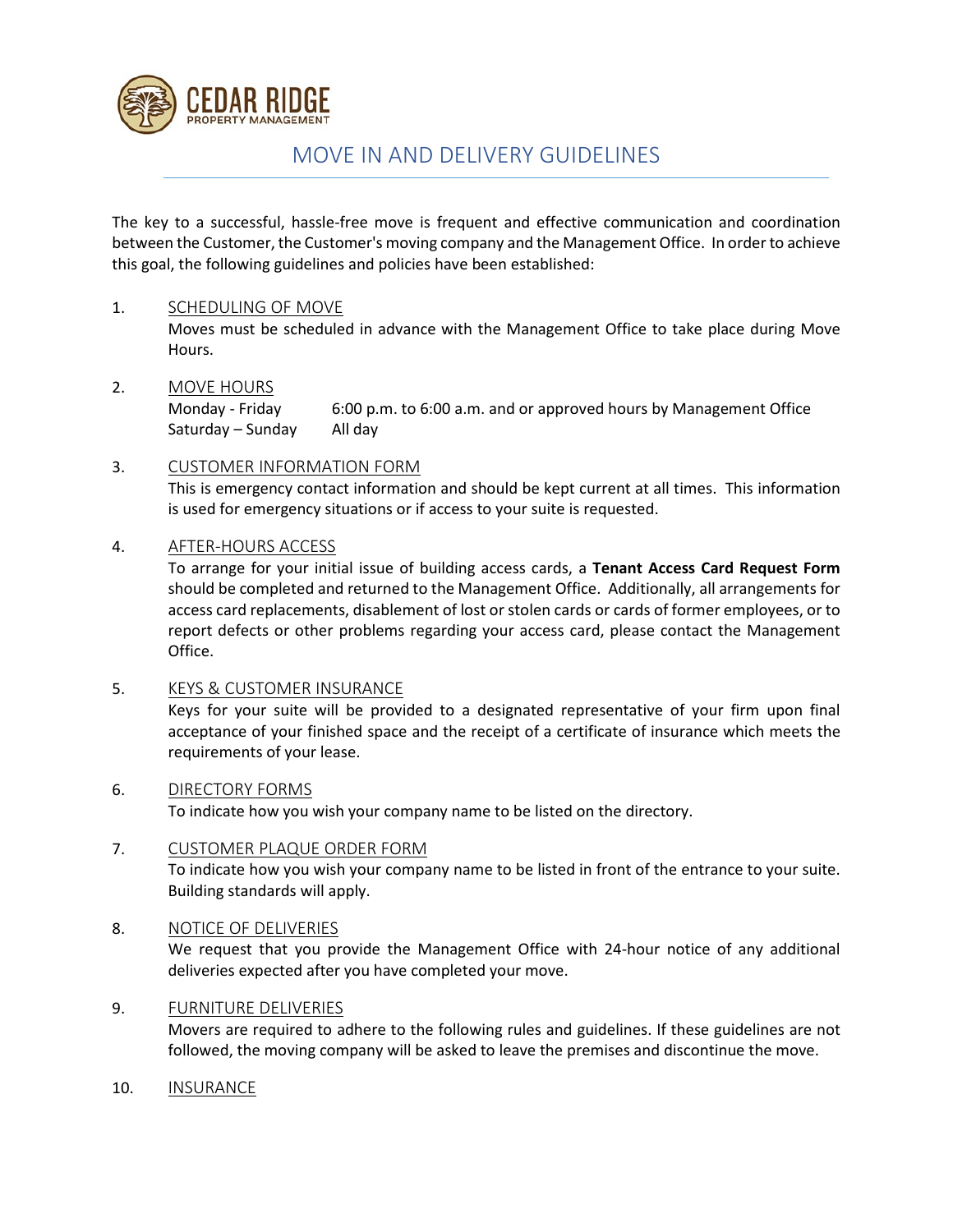

Any companies using the loading area to make deliveries and/or pick up items from your place of business are required to meet all insurance requirements.

#### MOVING COMPANY GUIDELINES

- 1. The moving company must establish a firm arrival time with the Management Office and provide the name and phone number of a contact person knowledgeable about your move.
- 2. A "moving route" must be established prior to the move.
- 3. Employees of the moving company will not be permitted access to any part of the building other than the predetermined "moving route".
- 4. All walls, door facings, elevator cabs and other areas along the "moving route" will be inspected by the Management Office and moving company personnel before and after the move. It is the responsibility of the moving company to note any and all existing damages or defects.
- 5. The moving company must provide and install protective coverings on all walls, door facings, and other areas along the "moving route". Management company will install padding for the elevator cabs upon request. After completion of the move, the moving company will be held responsible for the repair of any damage caused during the move.
- 6. Clean Masonite sections are required as runners on all finished floor areas where heavy furniture or equipment is being moved with wheel or skid type dollies. Masonite sections should be at least 1/4" thick. 4' x 8' sheets are required in the lobby area and corridors; 32" sheets are required in suite doorways.
- 7. Clean plywood sections are required when moving over "sensitive" floors (i.e., stone or tile floors).
- 8. Repair costs for any damage to the building or its fixtures caused by the move are the responsibility of the moving company.
- 9. The building can accommodate moderate amounts of trash that may accumulate during your move. Please clearly label all trash and place in clear view for night pick-up. If you need minor assistance with trash removal during the day, please call 281.597.1212 and a porter will be dispatched. If you anticipate accumulation of large amounts of trash, please make special arrangements for removal with the Management Office.
- 10. Please make arrangements with the Management Office for use of the elevators and padding. A firm arrival time will be established.
- 11. Move-ins of furniture, equipment or large quantities of supplies must take have prior consent from the Management Office.
- 12. In buildings where available, customers and their moving companies must use the service corridor. Deliveries will not be permitted through the lobby entrances unless prior written consent has been obtained from the Management Office.
- 13. Employees of the moving company are to be uniformed at all times.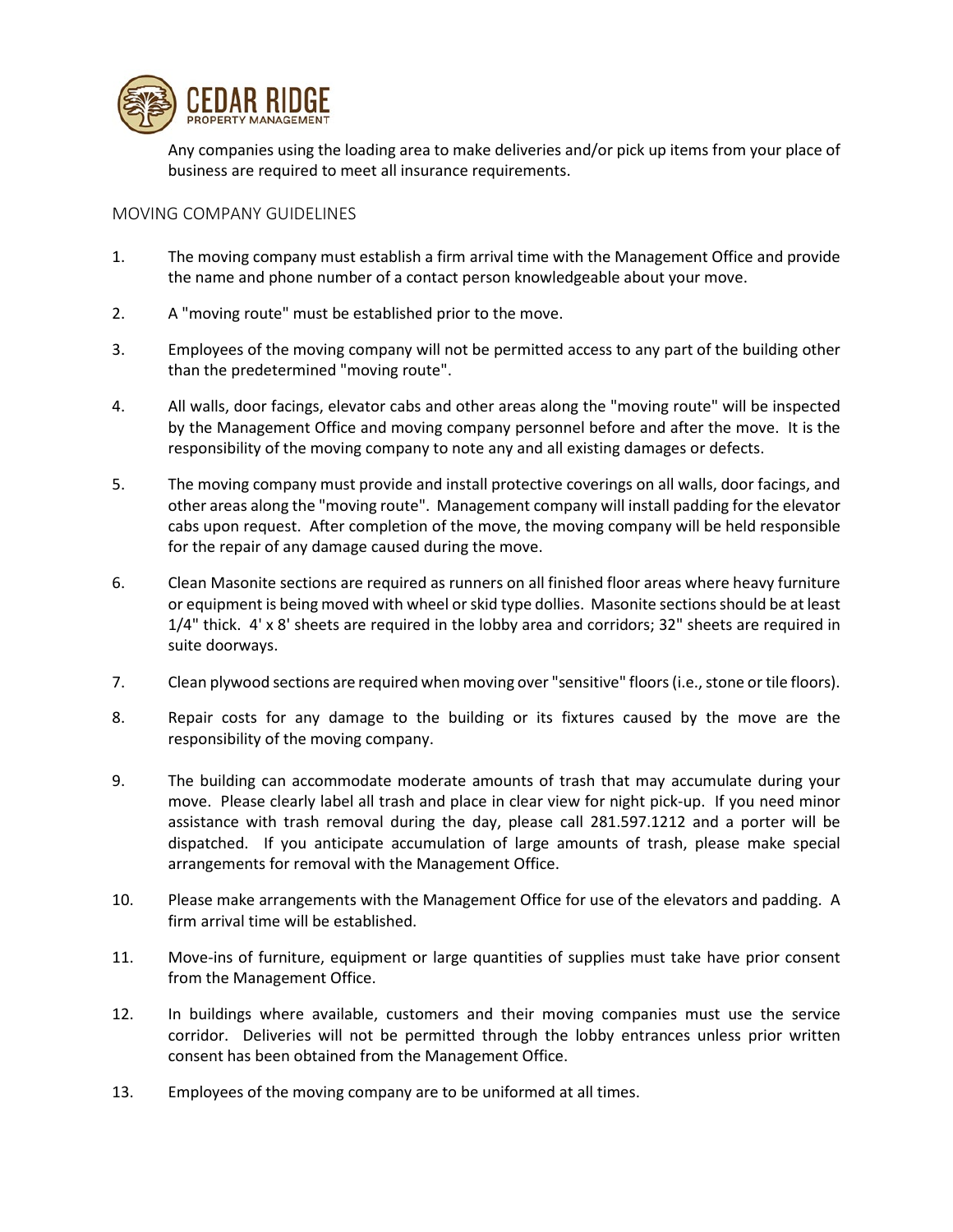

### AFTER-HOURS BUILDING ACCESS

To ensure the safety of customers requiring access to the building after normal business hours, Atlas Energy Tower is equipped with an access door monitoring system. This system is automatically activated at a pre-determined closing time, and automatically de-activated at a subsequent opening time. The following information and guidelines will assist you in accessing the building after-hours.

### BUILDING HOURS

Typically, building lobby doors are open from 6:00 a.m. to 7:00 p.m. Monday through Friday; Saturday, Sunday and holidays, the building is closed.

Please adhere to the following procedures for after-hours building access:

### ENTRY STATION OPERATION

- 1. Atlas Energy Tower is equipped with proximity cards and readers located at the south and north doors. To activate, hold the card in front of the reader. At this time, the system will release the door lock for 4 to 5 seconds.
	-
- 2. Before the 4 to 5 second delay has expired, simply open the door and enter (repeat Step 1. Again

if the door is not opened before the delay expires).

- 3. The door will automatically re-lock once closed.
- Note: Do not prop an entry station door open after-hours. A door prop will generate an alarm at the Central Monitoring Station at which time they may dispatch a police officer to the building to investigate the cause of the alarm. Most buildings have non-audible alarms.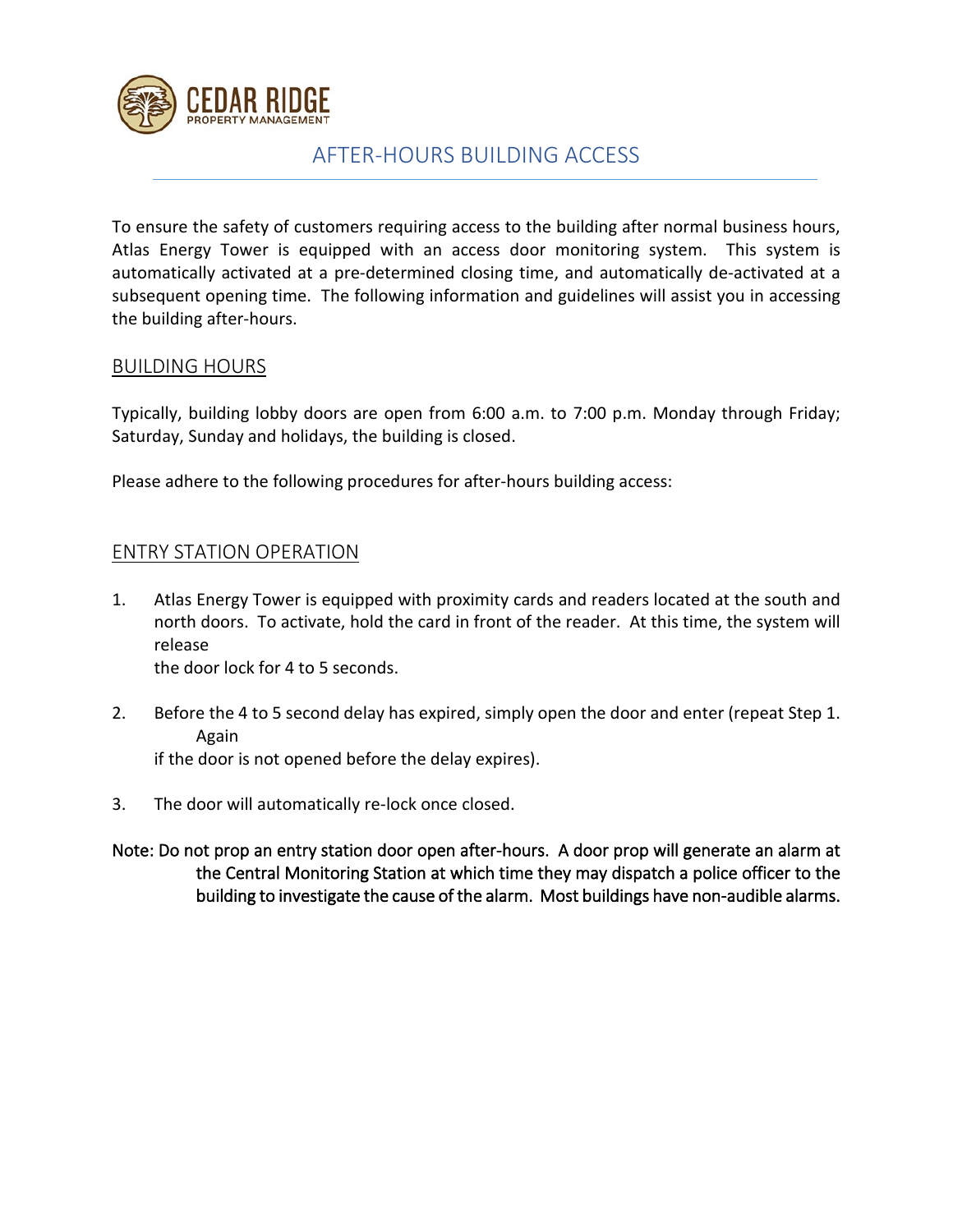

### AFTER HOURS VISITORS

To make arrangements for a visitor before or after building hours, you must do the following:

### Please contact the Management Office at 281.597.1212 at least 24 hours in advance. Calls must be made by an authorized person on your staff.

### EMERGENCY PHONES

All elevators are equipped with Telephones for use in **Emergency Situations only**.

### EMERGENCY TELEPHONE OPERATION

- 1. Push the button located on the face of the phone unit. The phone will automatically dial the monitoring company.
- 2. Wait for the operator to answer your call.
- 3. Direct your voice toward the phone, speak clearly and identify yourself.
- 4. State your location and the nature of the emergency.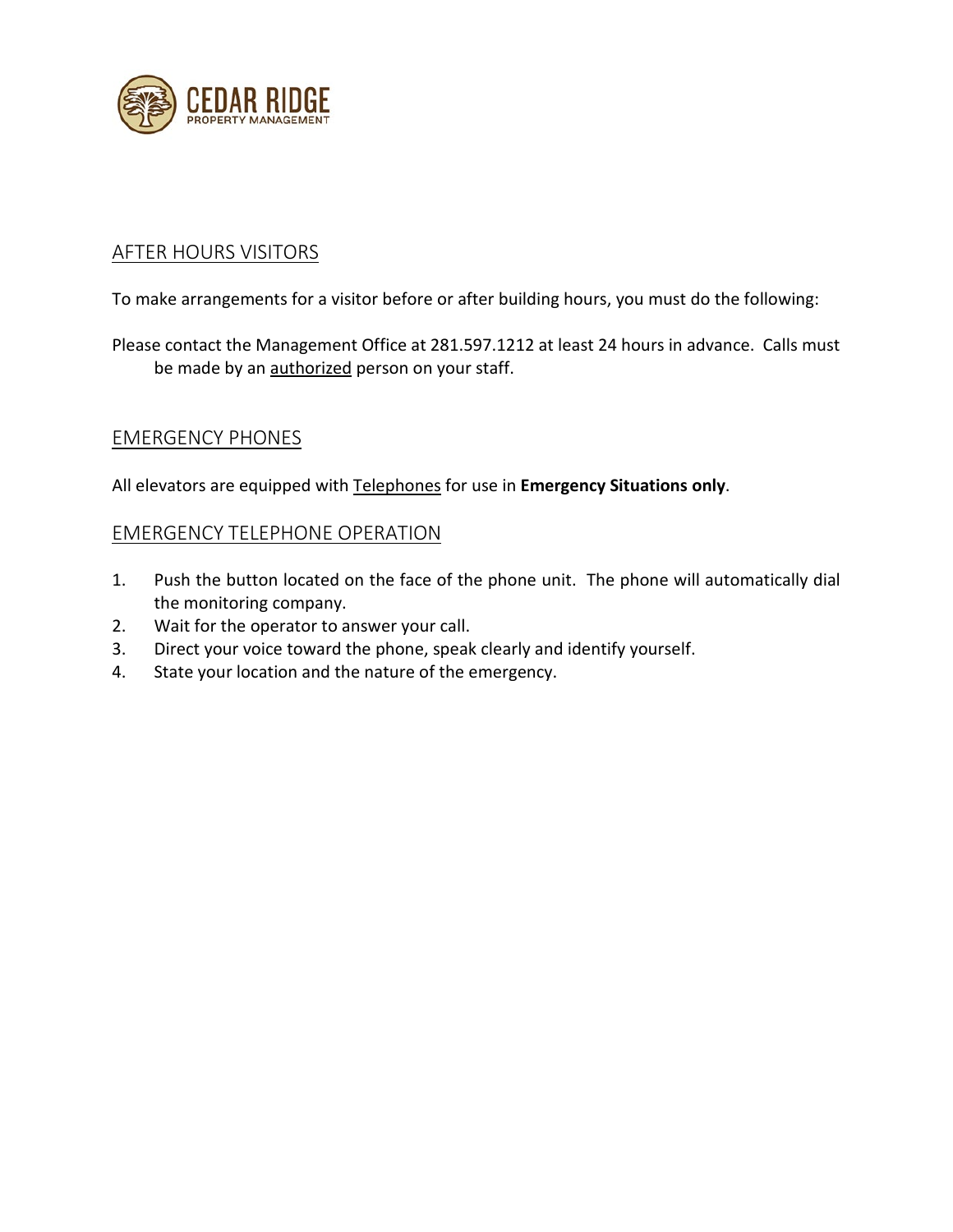

# EMPLOYEE ACCESS FORM

### **ENERGY TOWER ACCESS CARD REQUEST FORM**

Must be approved by Manager or Authorized Personnel

PLEASE PRINT OR TYPE TO ENSURE ACCURATE INFORMATION IS RECORDED

|                                                                              | Name of Applicant:                                                                                                                                                                                                                                                                                                                                                                                                                                                                                                                                 |                                                                                                                                                                                                                                                                                                                                                                                                                                                                                                                                                                                                                                                                                                                                                                                                                                                        |
|------------------------------------------------------------------------------|----------------------------------------------------------------------------------------------------------------------------------------------------------------------------------------------------------------------------------------------------------------------------------------------------------------------------------------------------------------------------------------------------------------------------------------------------------------------------------------------------------------------------------------------------|--------------------------------------------------------------------------------------------------------------------------------------------------------------------------------------------------------------------------------------------------------------------------------------------------------------------------------------------------------------------------------------------------------------------------------------------------------------------------------------------------------------------------------------------------------------------------------------------------------------------------------------------------------------------------------------------------------------------------------------------------------------------------------------------------------------------------------------------------------|
|                                                                              |                                                                                                                                                                                                                                                                                                                                                                                                                                                                                                                                                    | (Please Print)                                                                                                                                                                                                                                                                                                                                                                                                                                                                                                                                                                                                                                                                                                                                                                                                                                         |
|                                                                              | Suite: ____________                                                                                                                                                                                                                                                                                                                                                                                                                                                                                                                                | Work Phone:                                                                                                                                                                                                                                                                                                                                                                                                                                                                                                                                                                                                                                                                                                                                                                                                                                            |
| $\Box$ New Access Card                                                       |                                                                                                                                                                                                                                                                                                                                                                                                                                                                                                                                                    | $\Box$ Re-Issue Card #                                                                                                                                                                                                                                                                                                                                                                                                                                                                                                                                                                                                                                                                                                                                                                                                                                 |
|                                                                              |                                                                                                                                                                                                                                                                                                                                                                                                                                                                                                                                                    |                                                                                                                                                                                                                                                                                                                                                                                                                                                                                                                                                                                                                                                                                                                                                                                                                                                        |
| $\Box$ Lost Card #                                                           |                                                                                                                                                                                                                                                                                                                                                                                                                                                                                                                                                    | $\Box$ Card not working properly #                                                                                                                                                                                                                                                                                                                                                                                                                                                                                                                                                                                                                                                                                                                                                                                                                     |
| $\Box$ Change Card Information <i>(specify reason below)</i>                 |                                                                                                                                                                                                                                                                                                                                                                                                                                                                                                                                                    |                                                                                                                                                                                                                                                                                                                                                                                                                                                                                                                                                                                                                                                                                                                                                                                                                                                        |
| Access Type:                                                                 | $\Box$ Garage/Building                                                                                                                                                                                                                                                                                                                                                                                                                                                                                                                             | $\Box$ Garage Only $\Box$ Building only (parking not provided)                                                                                                                                                                                                                                                                                                                                                                                                                                                                                                                                                                                                                                                                                                                                                                                         |
| Badge Access Hours:                                                          | $\Box$ 24 Hours / 7 Days a week $\Box$ 6:00 AM - 7:00 PM, Monday - Friday                                                                                                                                                                                                                                                                                                                                                                                                                                                                          |                                                                                                                                                                                                                                                                                                                                                                                                                                                                                                                                                                                                                                                                                                                                                                                                                                                        |
| Type of Parking Space:<br>$\Box$ Reserved                                    | $\Box$ Unreserved                                                                                                                                                                                                                                                                                                                                                                                                                                                                                                                                  |                                                                                                                                                                                                                                                                                                                                                                                                                                                                                                                                                                                                                                                                                                                                                                                                                                                        |
|                                                                              |                                                                                                                                                                                                                                                                                                                                                                                                                                                                                                                                                    |                                                                                                                                                                                                                                                                                                                                                                                                                                                                                                                                                                                                                                                                                                                                                                                                                                                        |
| Vehicle #1                                                                   |                                                                                                                                                                                                                                                                                                                                                                                                                                                                                                                                                    |                                                                                                                                                                                                                                                                                                                                                                                                                                                                                                                                                                                                                                                                                                                                                                                                                                                        |
|                                                                              |                                                                                                                                                                                                                                                                                                                                                                                                                                                                                                                                                    | *EZ Tag Number                                                                                                                                                                                                                                                                                                                                                                                                                                                                                                                                                                                                                                                                                                                                                                                                                                         |
|                                                                              | Color License Plate<br>* No tolls will be charged with the use of an EZ Tag to access the parking garage.                                                                                                                                                                                                                                                                                                                                                                                                                                          |                                                                                                                                                                                                                                                                                                                                                                                                                                                                                                                                                                                                                                                                                                                                                                                                                                                        |
|                                                                              |                                                                                                                                                                                                                                                                                                                                                                                                                                                                                                                                                    |                                                                                                                                                                                                                                                                                                                                                                                                                                                                                                                                                                                                                                                                                                                                                                                                                                                        |
| Vehicle #2                                                                   |                                                                                                                                                                                                                                                                                                                                                                                                                                                                                                                                                    |                                                                                                                                                                                                                                                                                                                                                                                                                                                                                                                                                                                                                                                                                                                                                                                                                                                        |
| $Year \_$                                                                    |                                                                                                                                                                                                                                                                                                                                                                                                                                                                                                                                                    |                                                                                                                                                                                                                                                                                                                                                                                                                                                                                                                                                                                                                                                                                                                                                                                                                                                        |
| Color                                                                        | License Plate<br>* No tolls will be charged with the use of an EZ Tag to access the parking garage.                                                                                                                                                                                                                                                                                                                                                                                                                                                | *EZ Tag Number                                                                                                                                                                                                                                                                                                                                                                                                                                                                                                                                                                                                                                                                                                                                                                                                                                         |
| Conditions for card Issuance:<br>1.<br>2.<br>3.<br>4.<br>5.<br>6.<br>7.<br>0 | including an authorized signature, prior to the Issuance of an access card.<br>Any form turned in without all of the vehicle information provided will be activated as building access only.<br>To transfer a card to another employee, an Access Card Form must be completed and delivered to Building Management.<br>If an access card is lost, stolen or damaged, the Tenant will be billed \$15.00 for a replacement access card.<br>I acknowledge that I have read and will abide by the above Access Card and Parking Rules and Regulations. | All access cards may only be distributed through the Building Management Office. Building Management will require this from to be completed in its entirety,<br>Building Management reserves the right to close any portion of the parking facility for repairs, maintenance, inclement weather or other related issues.<br>Tenant employees are required to observe and adhere to all parking signs and notices in the parking facility, i.e. speed limits, reserved parking, on-way signs, etc.<br>Parking violators are subject to towing and/or revocation of parking access if repeat offenses occur. In the event of revocation, a fee will be charged for re-activation.<br>Every parker is required to park and lock his/her own car. All responsibility for loss or damage to cars and contents, property or person is assumed by the parker. |
|                                                                              |                                                                                                                                                                                                                                                                                                                                                                                                                                                                                                                                                    | MANAGER SIGNATURE:                                                                                                                                                                                                                                                                                                                                                                                                                                                                                                                                                                                                                                                                                                                                                                                                                                     |
| <b>OFFICE USE ONLY</b>                                                       |                                                                                                                                                                                                                                                                                                                                                                                                                                                                                                                                                    |                                                                                                                                                                                                                                                                                                                                                                                                                                                                                                                                                                                                                                                                                                                                                                                                                                                        |
|                                                                              |                                                                                                                                                                                                                                                                                                                                                                                                                                                                                                                                                    | Card deleted: Embedded #____________ Employee # _______<br>Card Activated: Embedded $#$ Employee&                                                                                                                                                                                                                                                                                                                                                                                                                                                                                                                                                                                                                                                                                                                                                      |
| Date delivered to tenant                                                     | Bill tenant account ________ Paid by employee check #                                                                                                                                                                                                                                                                                                                                                                                                                                                                                              |                                                                                                                                                                                                                                                                                                                                                                                                                                                                                                                                                                                                                                                                                                                                                                                                                                                        |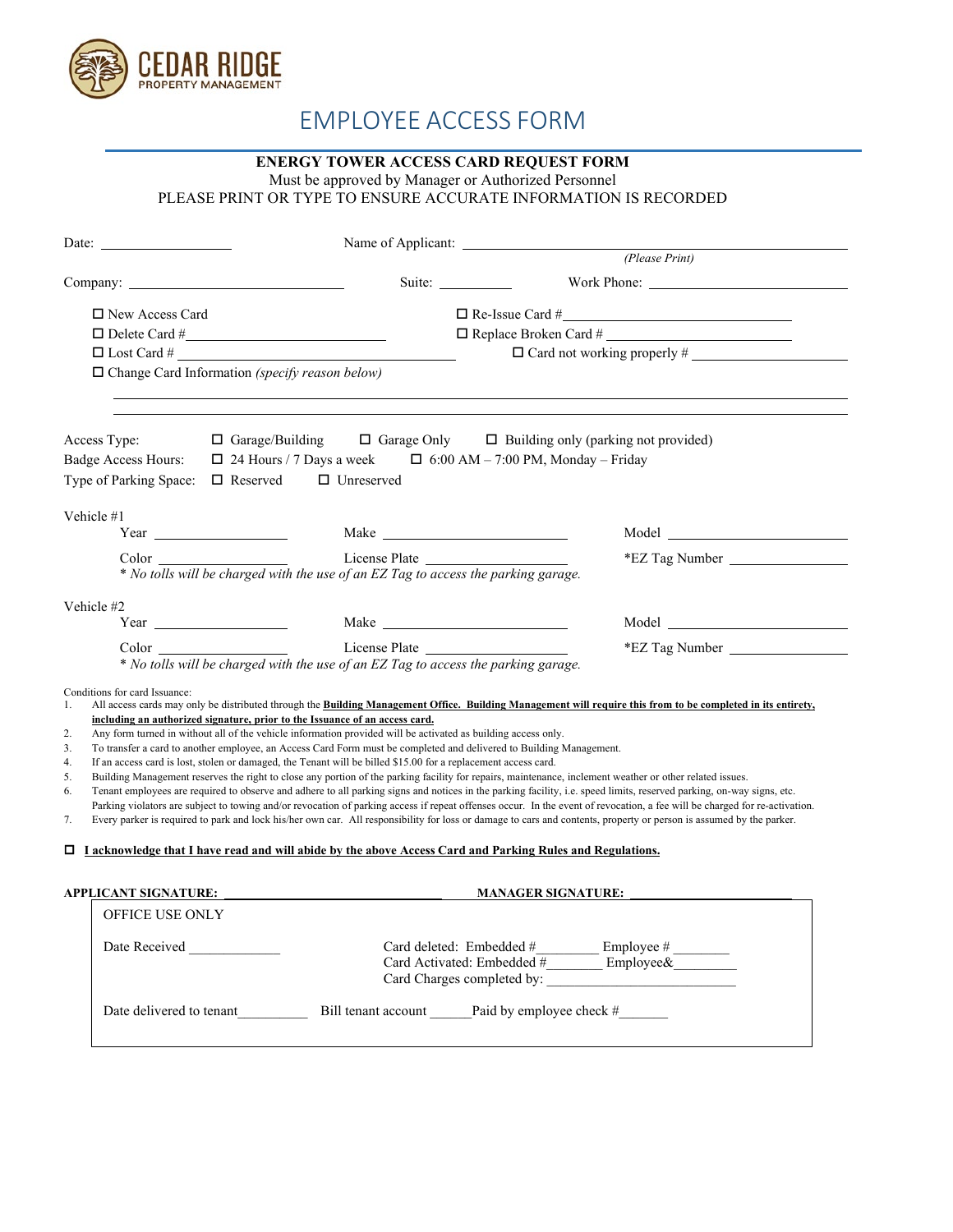

### PARKING

Parking for Atlas Energy Tower reserved spaces should be coordinated directly with the management office. There are visitor spaces available for your visitors on several levels in the garage.

#### Management Office – 281.597.1212

In accordance with your lease and for the protection of all customers and guests, please adhere to the following parking rules and regulations:

- 1. Please phone the Management Office if you observe damage or any hazards in the parking areas.
- 2. Remember to always lock your vehicle and protect any valuables. Property Management and Atlas Energy Tower, LLC are not responsible for any damages to or theft from your vehicle.
- 3. Please observe all directional signs, stop signs and speed limits throughout the parking area.
- 4. Do not park illegally or in fire lanes. Cars parked in these areas are subject to citation, towing or car boot.
- 5. Overnight parking is not permitted.
- 6. Trailers and tandem vehicles are not permitted in the parking areas.
- 7. Handicapped spaces are reserved for disabled persons only.
- 8. Oversized spaces are reserved for tenant employees whose vehicle do not clear the upper level garage ramp.
- 9. Contractor spaces are reserved for contractors working on a project in the building only.
- **10. Reserved parking spaces are for assigned vehicles only. Violators may be towed or booted, at vehicle owner's expense.**
- **11. Visitor parking isfor visitors only. Violators may be towed or booted, at vehicle owner's expense.**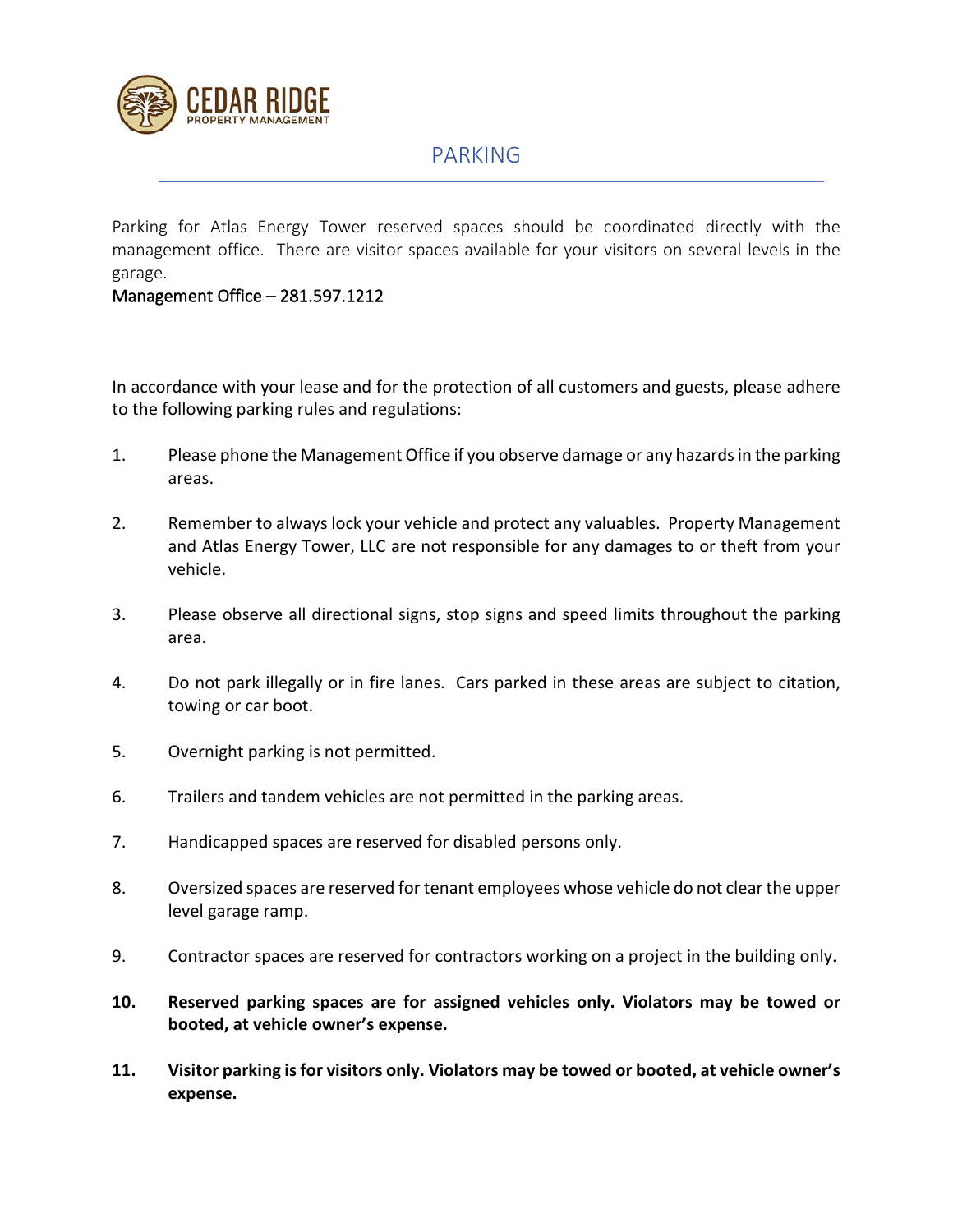

# SMOKING POLICY

Smoking or Vaping is **NOT** permitted in the interior of the building or exterior grounds. Provisions have been made for a smoking area on the 4th floor of the garage.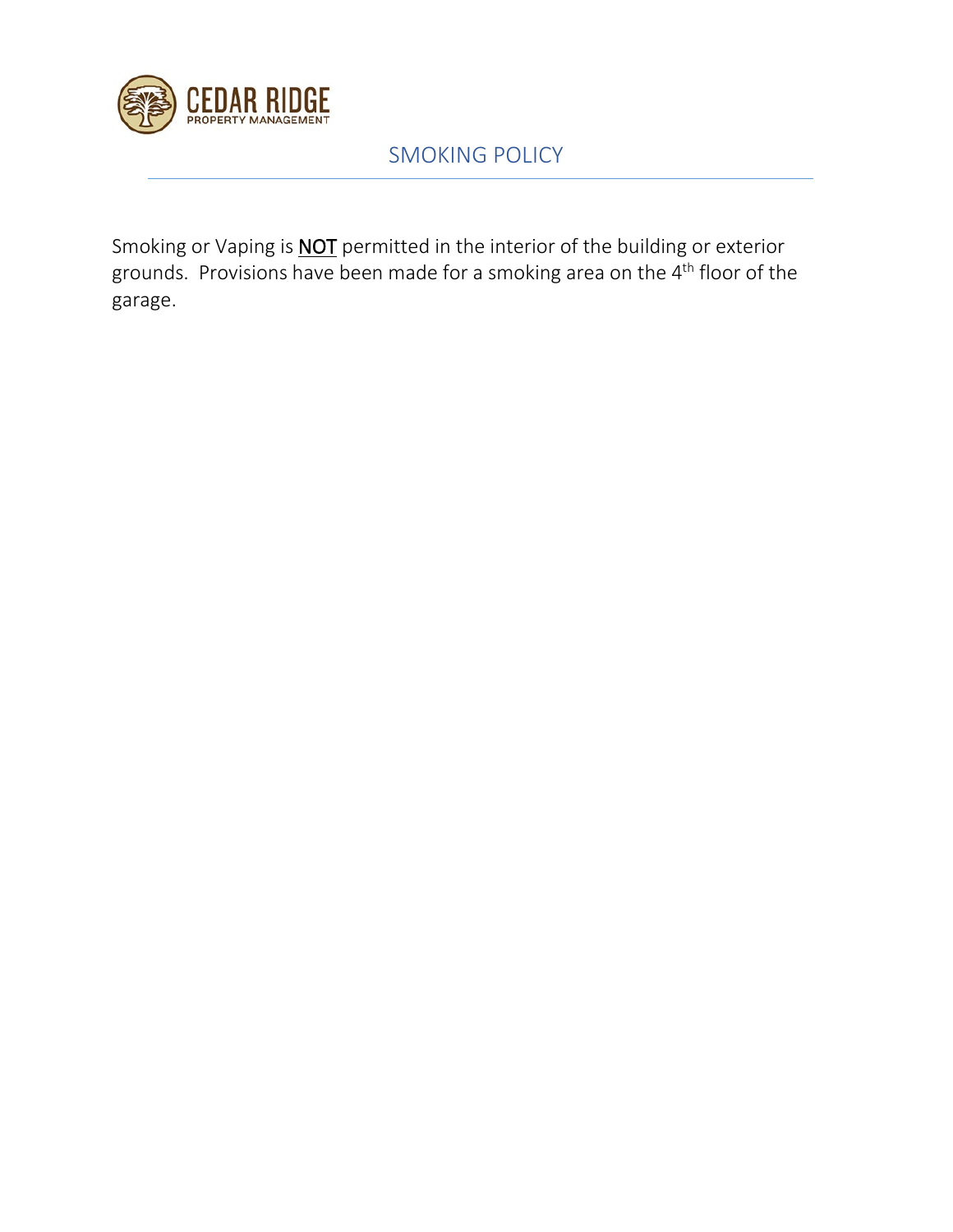

### EMERGENCY PROCEDURES

The following information is provided to aid in the safety of our customers and to reduce the potential for injury.

Atlas Energy Tower is equipped with a Fire Alarm System. Periodic Fire Drills will be conducted to acquaint occupants with the sound of the fire alarm tones and the evacuation routes. Fire Drills will NEVER be conducted without prior notice, therefore, ALL other fire alarms should be taken seriously and appropriate procedures followed.

Atlas Energy Tower has two (2) stairwells that should be used for evacuation purposes in case of emergencies. Please locate the stairwell exit nearest to you. Illuminated EXIT signs are mounted at each stairwell door entrance.

### **FIRES**

If you see smoke, fire, or smell something burning:

- 1. **Call 911 if you can do so safely.** Give the name and address of the property and the location of the fire. Remember that all 911 calls are recorded.
- 2. Call the Building Manager if you can do so safely.
- 3. Isolate the fire by closing doors only if you can do so safely.
- 4. Proceed to the stairwell to prepare to evacuate the building.
- 5. Never use the elevators during a fire emergency.
- 6. Assist any physically impaired individuals.
- 7. Do not return to the building until the Fire Department and your Building Manager has given the "All Clear."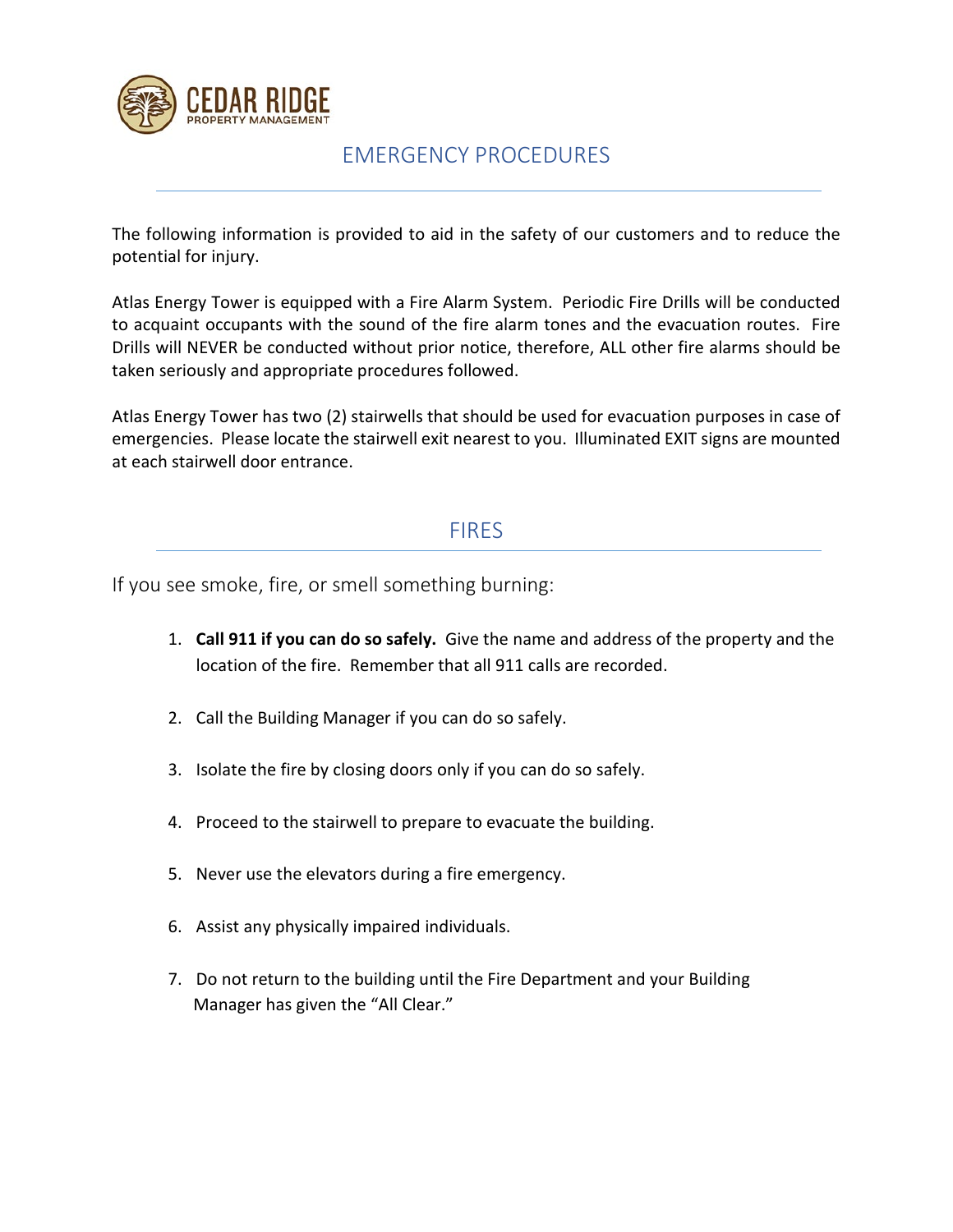

### IMPORTANT THINGS TO KNOW

- 1. When the Fire Department arrives, they are in charge.
- 2. **BE QUIET** after exiting the building so that the firemen can communicate properly
- 3. The roof is **not** an approved exit.
- 4. Use the elevators only when assisted by Fire Department personnel.
- 5. Smoke is the number one problem in any fire. It can deplete the air of valuable oxygen and contaminate the air with toxic materials. If caught in smoke, take slow easy breaths, breathe through your nose, and stay as low as possible.
- 6. Touch all doors with your hand before opening. If it's hot, do not open. Seek another exit.
- 7. Opening or breaking windows fuels a fire with more oxygen. **Do not open or break any windows during a fire**.
- 8. While in stairwells, proceed past stairwell doors with caution as other people may be entering the stairwell.

### FIRE PREVENTION TIPS

- 1. Turn off all electrical appliances in kitchen areas, and all computers, copying machines, and other business machines at the close of each business day.
- 2. Do not overload electrical circuits.
- 3. Check all electrical cords for fraying to prevent a spark that might ignite a flammable item.
- 4. City of Houston Fire Code prohibits the storage of cardboard boxes, packing materials, or other flammable items in common areas or stairwells. Aside from the possibility that they might catch on fire, these items could also block your exit route in the event of a fire.
- 5. City of Houston Fire Code prohibits the use of Portable Electric Heaters within the Building and any heaters found will be removed.
- 6. City of Houston Fire Code prohibits the use of extension cords to power electrical equipment.
- 7. City of Houston Fire Code prohibits the burning of candles anywhere within the Building.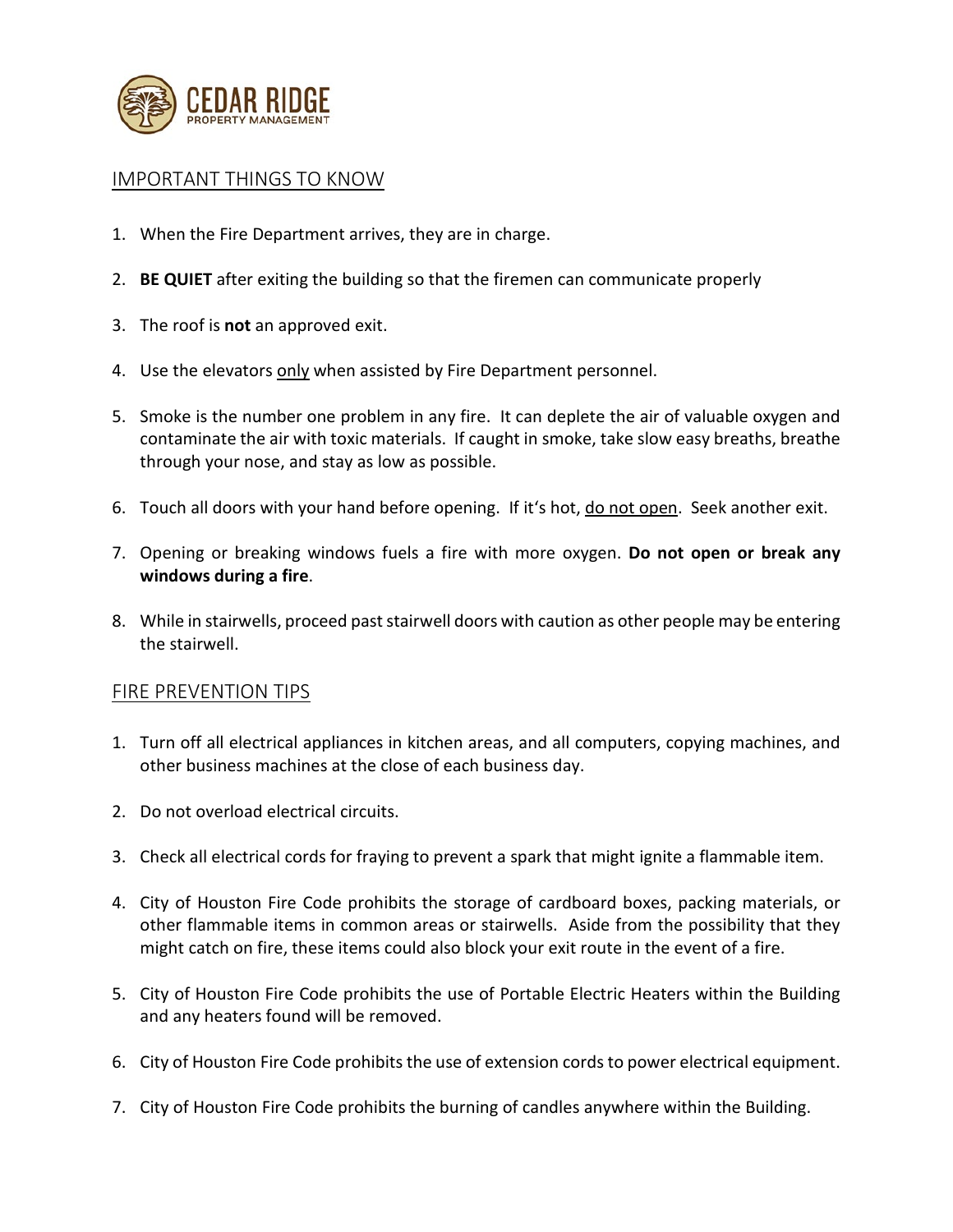

## POWER FAILURE

Atlas Energy Tower has been designed to minimize the risk of a general power failure resulting from causes within the Building. Should a power failure occur, it typically will affect either an isolated area of the Building or a large geographic area of which this Building is a part.

All suites and public areas are equipped with independently powered exit signs and emergency lights. These will remain lit in a general power failure but may only last for a limited time period.

In the event of an electrical failure, please observe the following guidelines:

- 1. Contact the Property Management Office at 281.597.1212
- 2. If you are instructed to evacuate the Building, lock all areas of your premises.
- 3. Do not congregate in the lobby areas.
- 4. If you are trapped in an elevator during a power failure, **do not panic.** Wait for assistance. Your elevator will cease operation, but will not fall. Do not attempt to force the doors open or escape through the roof hatch. Use the elevator telephone to contact the monitoring service.
- 5. Building Management will notify you as soon as possible when power will be restored.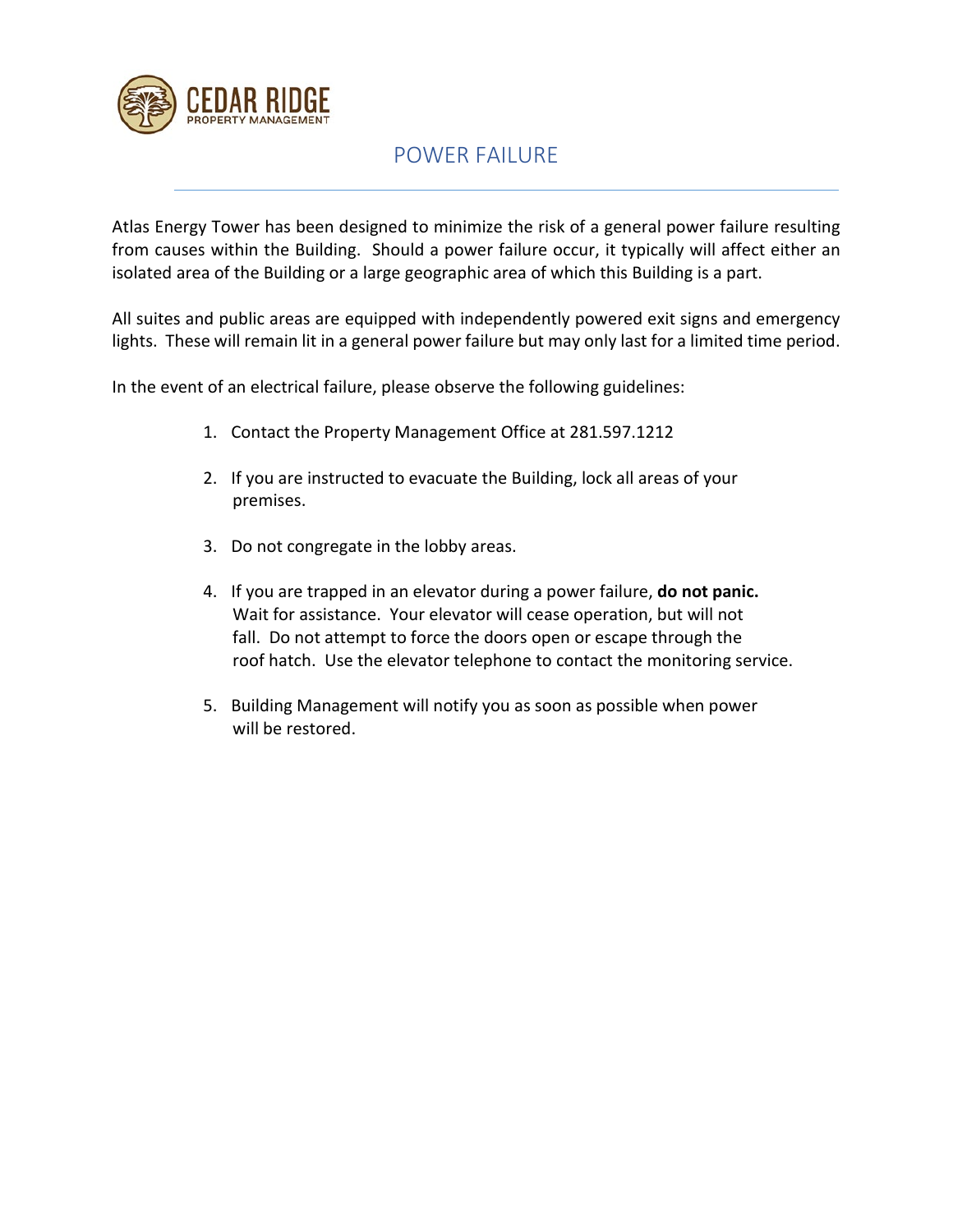

# HURRICANES

Property Management will keep a close watch on the progress of any hurricane threat and its developing conditions. In the event of an emergency, we will take special precautions to protect the building and ensure safety. The following measures can be helpful to protect important items in your leasehold area:

- 1. Move important or valuable documents, files, and furnishings to an interior office to protect them in the event of window breakage in outer offices.
- 2. Close blinds on all windows where possible. This will lessen the impact of breaking glass. Please do not tape windows.
- 3. Power down and **unplug** all computer equipment (including computerized telephone systems) to avoid loss of information when power is disrupted. Raise valuable equipment off the floor or relocate if possible.
- 4. Close all doors.
- 5. Remove pictures and loose articles from outer offices.
- 6. Turn off and **unplug** all office equipment, including copy and fax machines, coffeepots, etc.
- 7. Turn off all lights
- 8. After a final inspection, close and lock all external corridor doors.
- *9.* **Provide Management Office with current emergency contact information.** *(This information should be provided immediately and always kept current.)*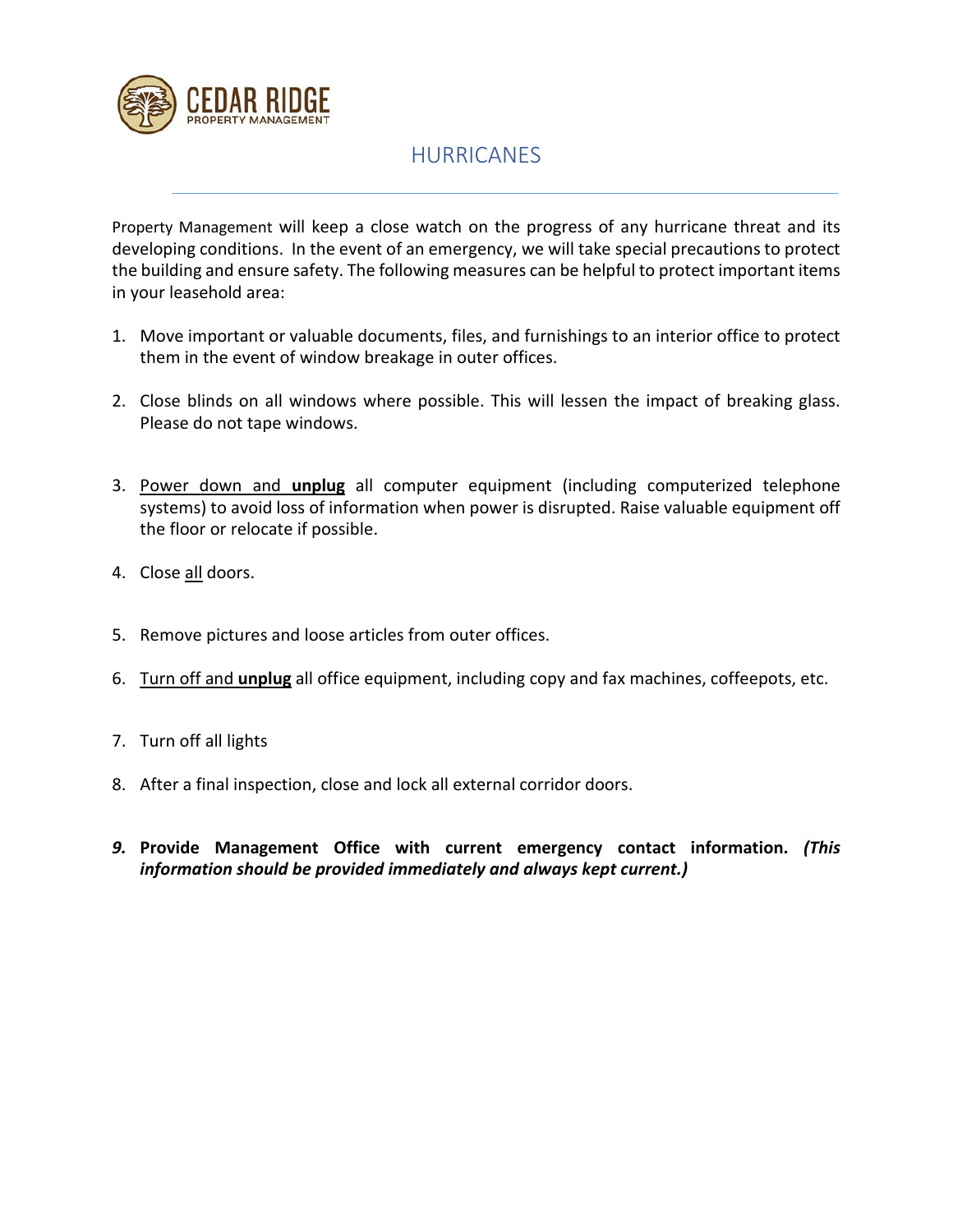

## BOMB THREATS

### What to do if a Bomb Threat is Received

The following procedures have proven to be valuable when threats are received:

1. The individual receiving the call must remain calm and get as much information from the caller as possible. A prepared checklist can be helpful to the receptionist. It is important to keep the person talking. The following information should be obtained when possible:

- What is the exact message?
- What time will the bomb explode?
- What kind of bomb is it?
- Why was it placed here?
- When did you place it here?
- Exactly what does it look like?
- Exactly where is the bomb?
- Was the caller a male or female?
- How old was the caller?
- Did the caller have an accent?
- Were there background noises?
- What is the caller's name?

Notify a company supervisor in accordance with your Company Action Plan. **Do not discuss the threat with other employees.**

Immediately notify the Houston Police Department and Building Management Office at 28.597.1212 (24 hours) and relay all information received. Building Management will evaluate the seriousness of the threat based on all available information.

If evacuation is deemed necessary, employees should be notified in a calm and deliberate manner. Carefully worded, prepared statements can convey the urgency of the situation without causing panic. *An appropriate statement might be, "Employees are directed to cease work, take their personal belongings and proceed to another floor, etc. This is not a drill."*

**Do not search for the bomb**, or touch anything that appears suspicious. Allow the trained Police Bomb Squad personnel to take charge.

If no bomb is discovered and the Police indicate that no further hazard exists, personnel may re-enter the Building or offices at their own discretion and risk.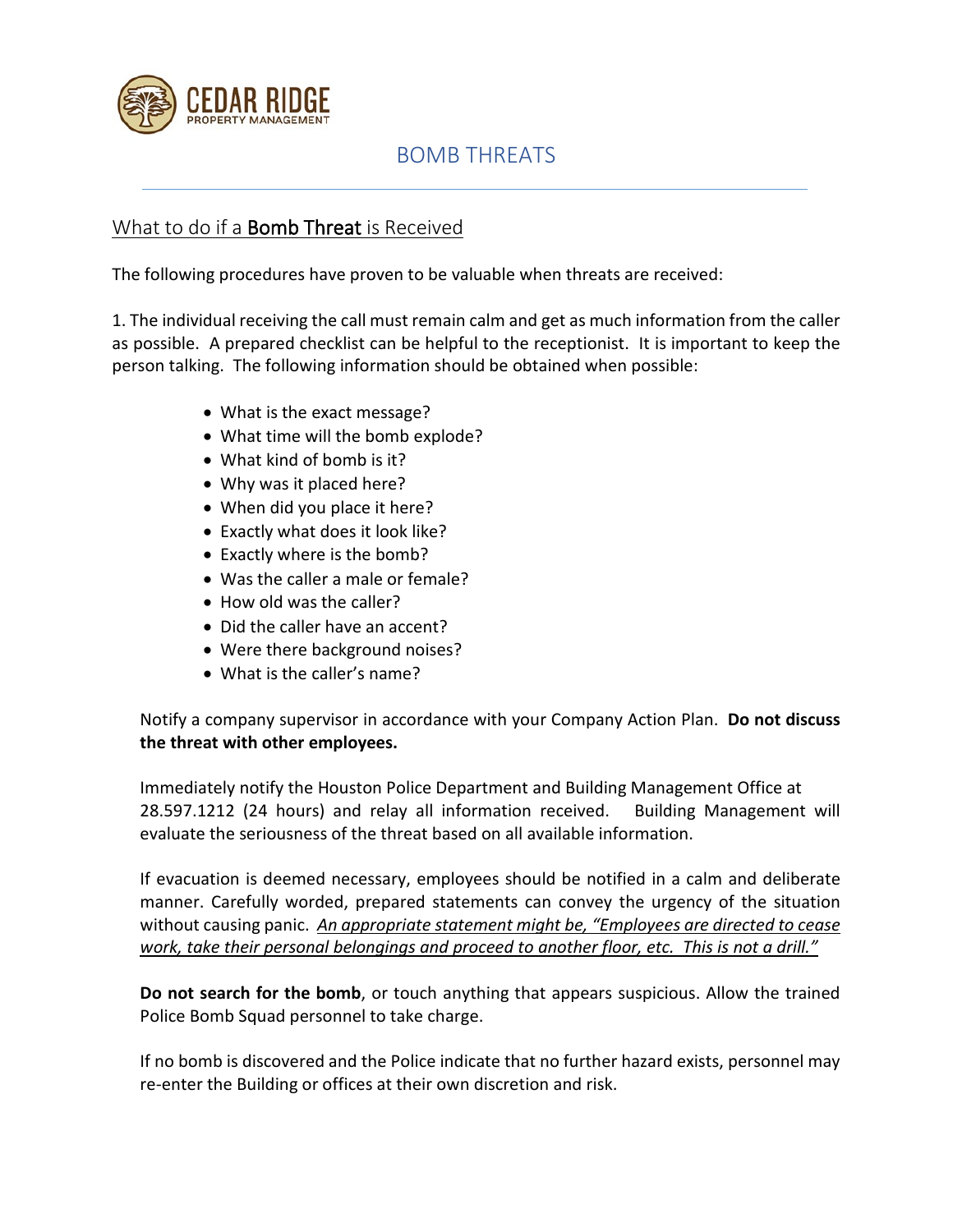

# BOMB THREAT INFORMATION

| <b>Questions to Ask:</b>                                                                     |
|----------------------------------------------------------------------------------------------|
| When is the bomb going to explode?                                                           |
| Where is the bomb right now?                                                                 |
| What kind of bomb is it?                                                                     |
| Why was it placed here?                                                                      |
|                                                                                              |
| When did you place the bomb?                                                                 |
| Where are you calling from?                                                                  |
|                                                                                              |
|                                                                                              |
| <b>Description of Caller's Voice:</b>                                                        |
| Male ______ Female_______ Young ______ Middle Age_______ Old _______ Accent ________         |
| Tone of Voice _______________ Background Noise ______________ Is Voice Familiar? ___________ |
| If so, what did it sound like?                                                               |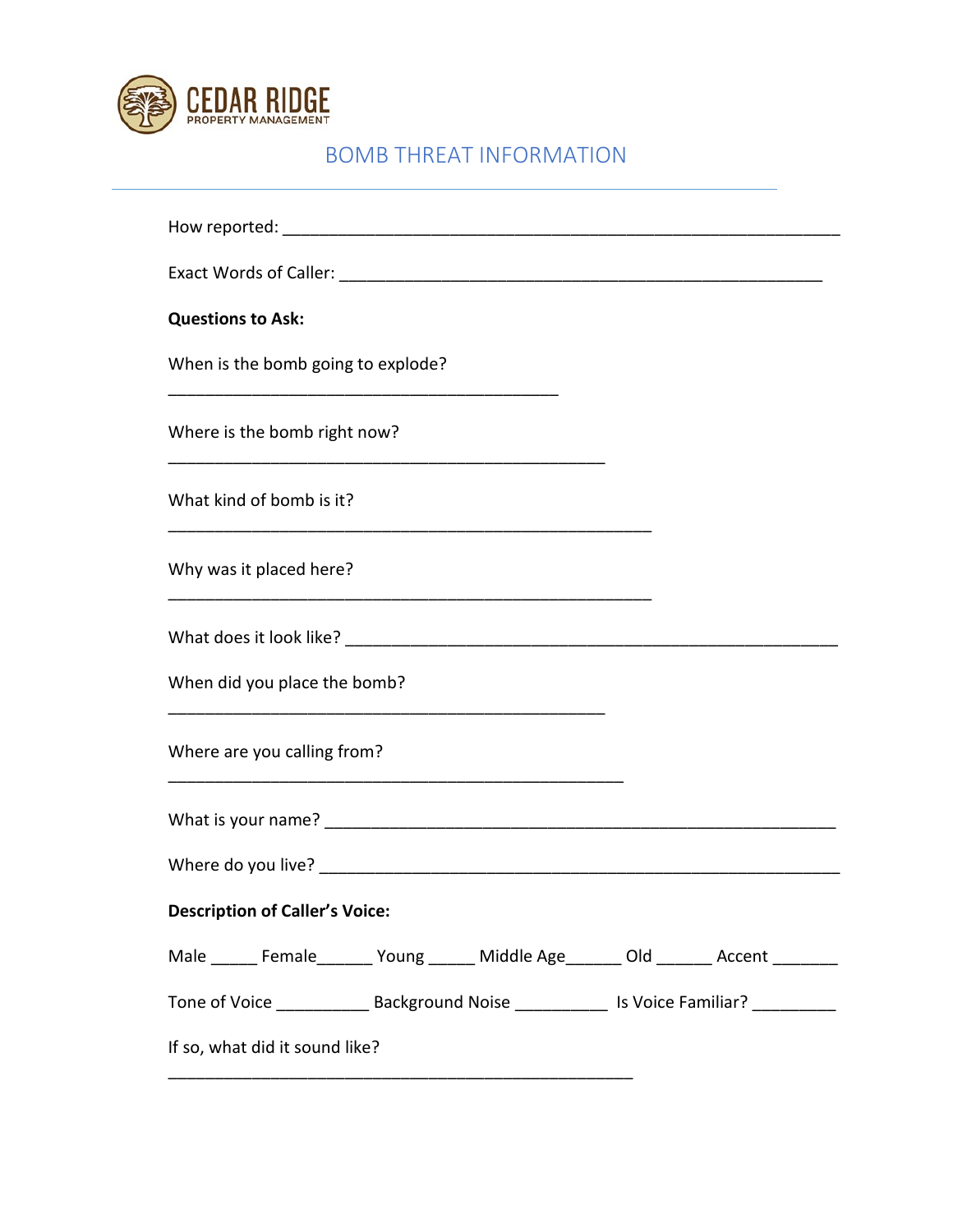

Other Voice Characteristics\_\_\_\_\_\_\_\_\_\_\_\_\_\_\_\_\_\_\_\_\_\_\_\_\_\_\_\_\_\_\_\_\_\_\_\_\_\_\_\_\_\_\_\_\_\_\_\_\_\_\_\_

Time Caller hung up \_\_\_\_\_\_\_\_\_\_\_\_\_\_ Remarks\_\_\_\_\_\_\_\_\_\_\_\_\_\_\_\_\_\_\_\_\_\_\_\_\_\_\_\_\_\_\_\_\_\_\_\_\_

Name, office location, telephone no. of recipient

Telephone number on which the call was received

\_\_\_\_\_\_\_\_\_\_\_\_\_\_\_\_\_\_\_\_\_\_\_\_\_\_\_\_\_\_\_\_\_\_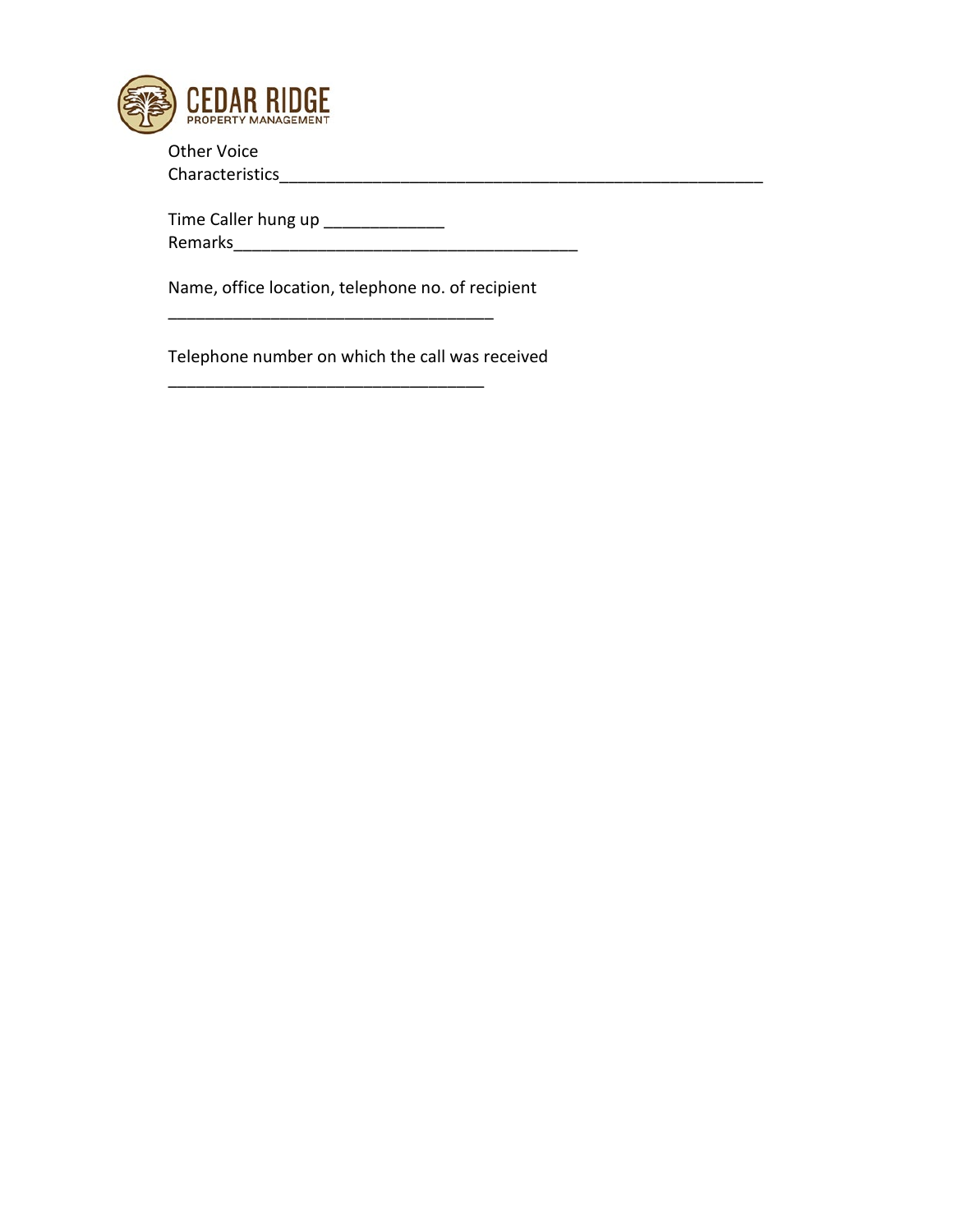

## **DIRECTORY & TENANT GRAPHICS FORM**

EXACT WORDING TO BE DISPLAYED ON THE BUIDLING DIRECTORY (Please provide digital logo):

**EXACT WORDING ON SUITE PLAQUE:**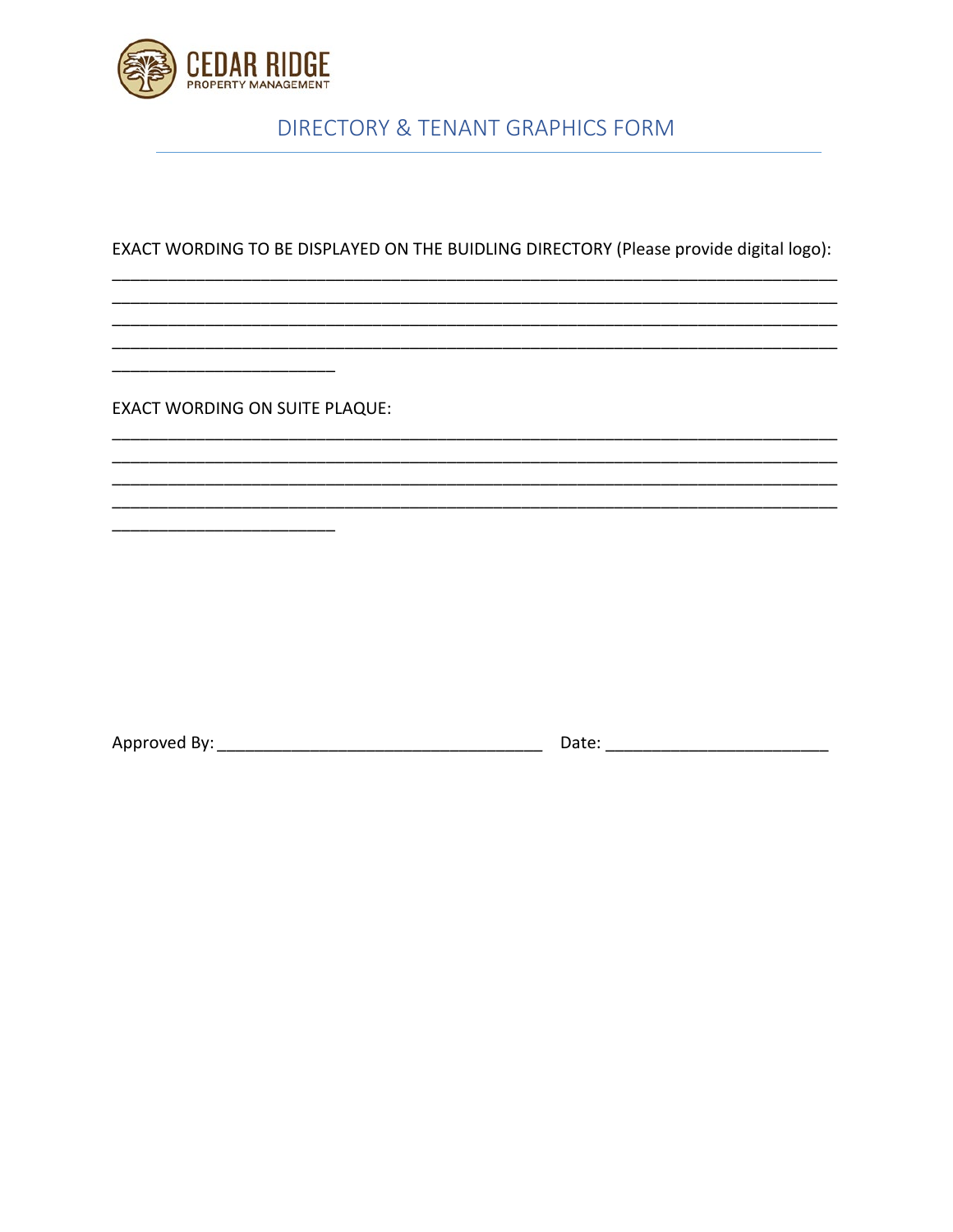

# FIRE WARDEN INFORMATION

| Building: ________________________                                     | Suite: _______________________ |
|------------------------------------------------------------------------|--------------------------------|
|                                                                        |                                |
|                                                                        |                                |
|                                                                        |                                |
|                                                                        |                                |
|                                                                        |                                |
|                                                                        |                                |
| NOTE: At least two (2) Fire Wardens should be assigned for each suite. |                                |

Date: \_\_\_\_\_\_\_\_\_\_\_\_\_\_\_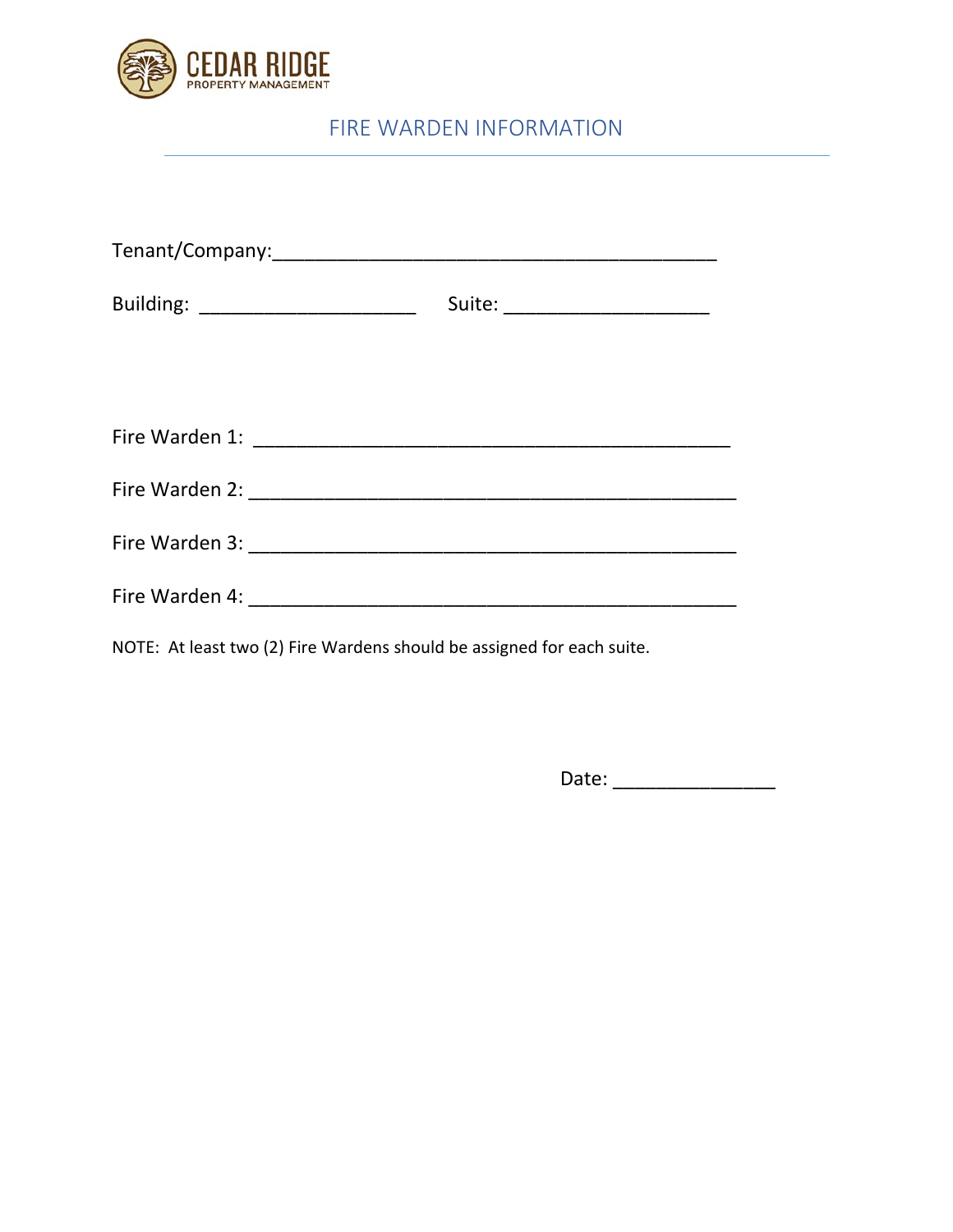

# REQUEST FOR ADDITIONAL OR SPECIAL CLEANING

| additional and\or special janitorial services:                   |  |
|------------------------------------------------------------------|--|
|                                                                  |  |
|                                                                  |  |
|                                                                  |  |
| <b>Best Time for Service:</b>                                    |  |
|                                                                  |  |
| I understand there may be an additional charge for this service. |  |
|                                                                  |  |
|                                                                  |  |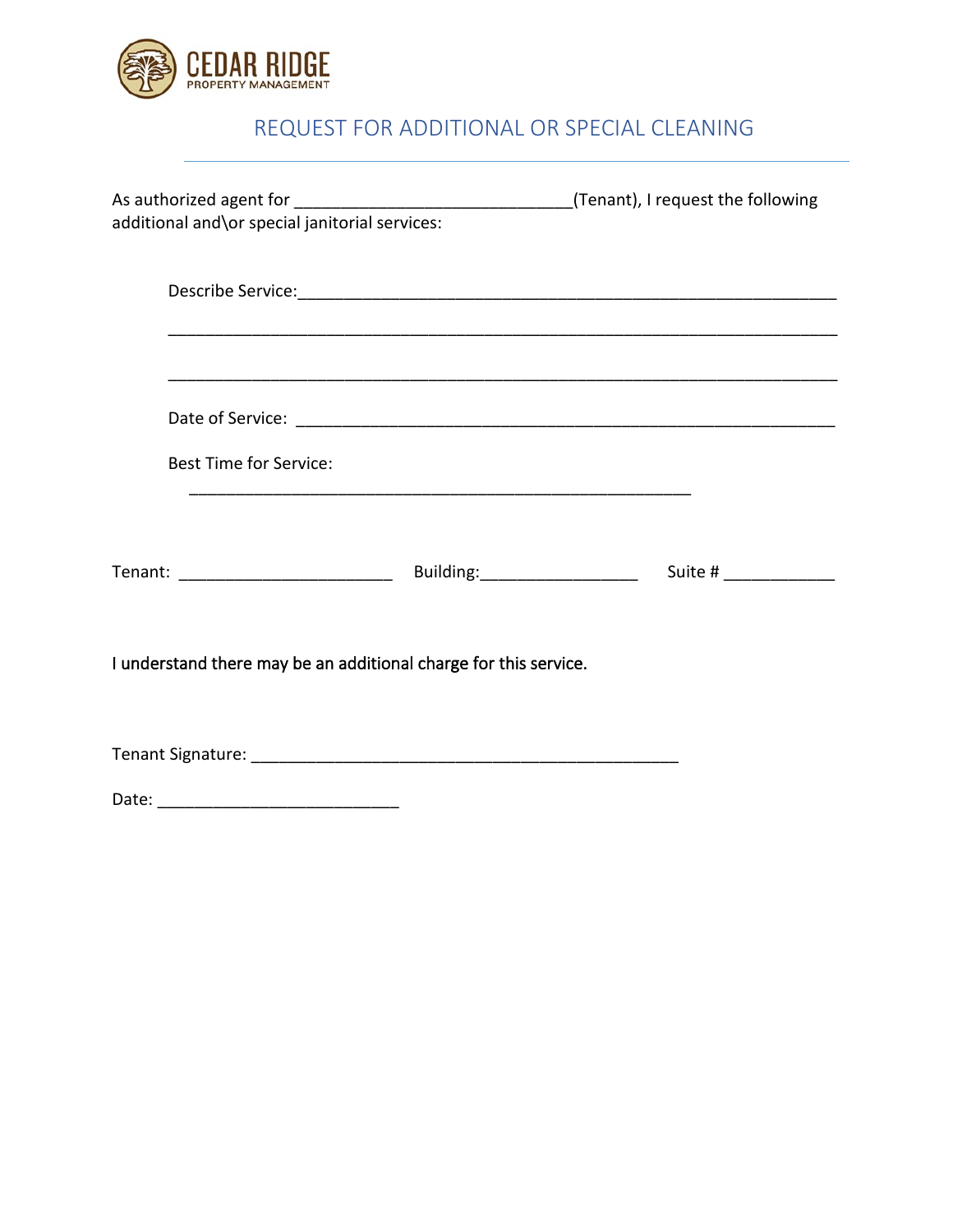

## PROPERTY MOVING AUTHORIZATION

|                                          | BUILDING: SUITE # |                                         |
|------------------------------------------|-------------------|-----------------------------------------|
| <b>ITEMS TO BE MOVED</b>                 |                   |                                         |
|                                          |                   |                                         |
|                                          |                   |                                         |
|                                          |                   |                                         |
| DATE TO BE MOVED <b>DATE TO BE MOVED</b> | <b>TIME</b>       | <u> 1990 - Johann Barbara, martin a</u> |
| TENANT AUTHORIZATION                     |                   | <b>DATE</b>                             |

If this property will be removed AFTER HOURS, please call the Management Office at 281.597.1212 for availability of a padded elevator. After hours service elevator use is by reservation only.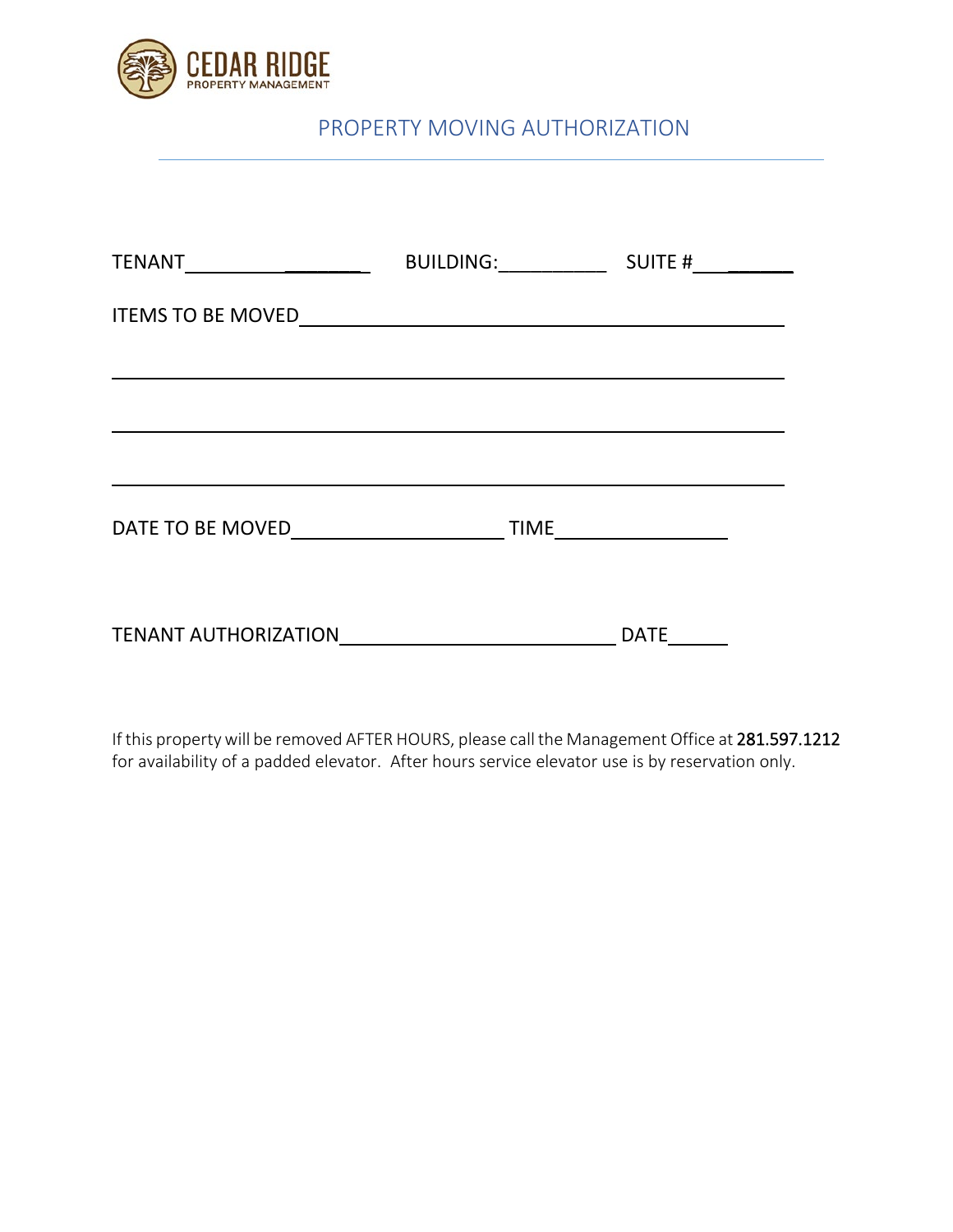

### MOVING INFORMATION FORM

The Management Office requests that you engage a reputable moving company. Please provide us with your sales representative's name and company address and Certificate of Insurance evidencing a minimum of \$1,000,000 General Liability and Auto Liability with Statutory Workmen's Compensation Insurance. A sample certificate may be obtained from the Management Office. It may be helpful to provide the moving company with a copy of these guidelines. Please note the following when scheduling your move.

We require that someone from your company oversee the movers at all times and that proper protection devices be used to prevent damage to the building walls, floors, elevators, etc.

Moving in and out of the building is permitted after 6:00 p.m., Monday through Friday or anytime on Saturday and Sunday. All moves must be scheduled with the Management Office.

All moves as mentioned above will be coordinated with and approved by the Management Office at (281) 597.1212

The janitorial crew is not equipped to handle the volume of trash created during a move. Therefore, please make arrangements to break down your own moving boxes and have your moving company return to the building to remove them from the premises. Most boxes are reusable and most moving companies are happy to get them back.

| BUILDING: _______________________  |  |
|------------------------------------|--|
| MOVE-IN DATE:                      |  |
|                                    |  |
|                                    |  |
|                                    |  |
| <b>CONTACT &amp; PHONE NUMBER:</b> |  |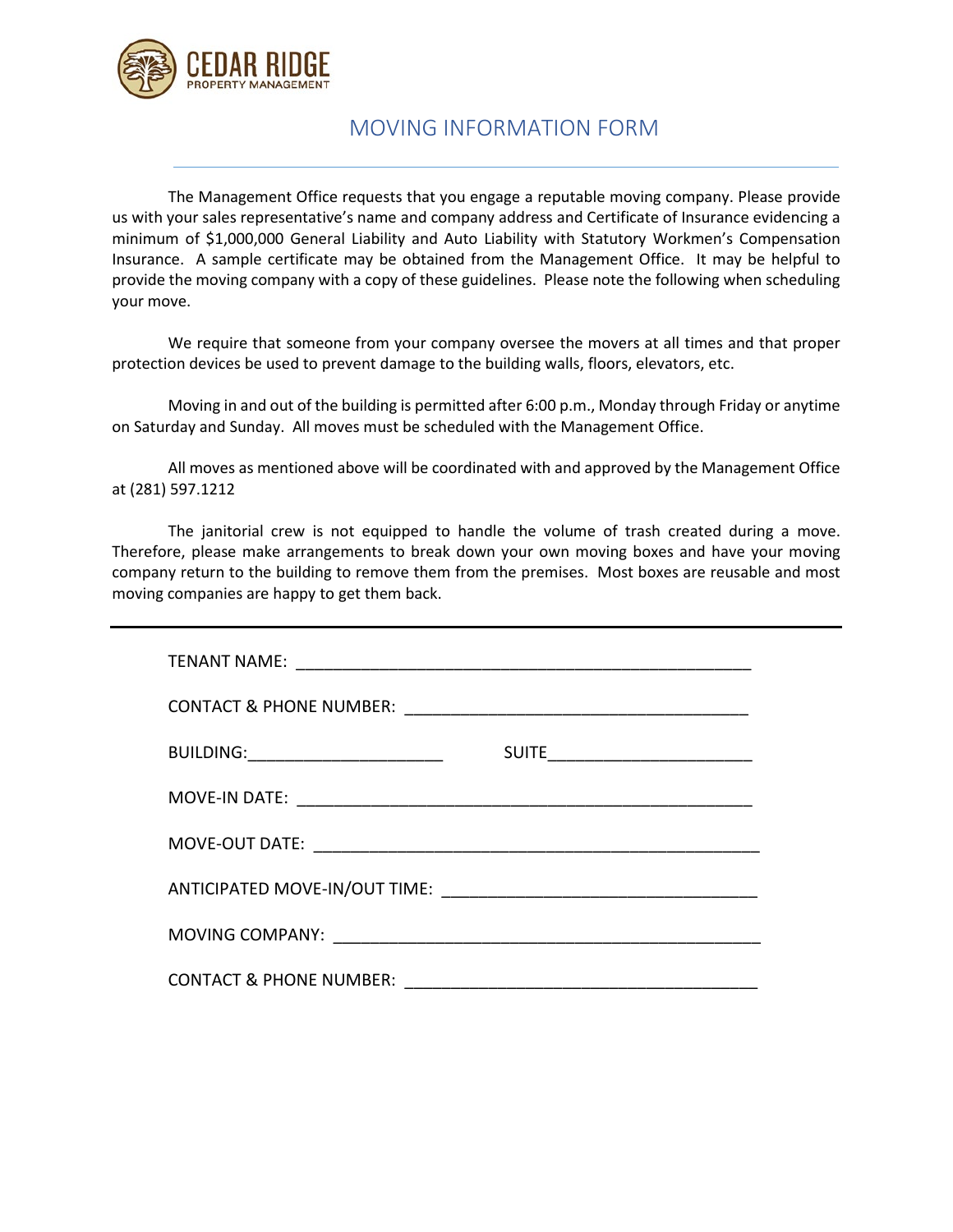

# PHYSICALLY IMPAIRED EMPLOYEE INFORMATION

| TENANT:                                                                                                                                                                                                                                                                                                                                                                 |                                                                                  |  |
|-------------------------------------------------------------------------------------------------------------------------------------------------------------------------------------------------------------------------------------------------------------------------------------------------------------------------------------------------------------------------|----------------------------------------------------------------------------------|--|
| FLOOR: __________________                                                                                                                                                                                                                                                                                                                                               | NAME:                                                                            |  |
| $\begin{picture}(180,10) \put(0,0){\dashbox{0.5}(10,0){ }} \put(10,0){\dashbox{0.5}(10,0){ }} \put(10,0){\dashbox{0.5}(10,0){ }} \put(10,0){\dashbox{0.5}(10,0){ }} \put(10,0){\dashbox{0.5}(10,0){ }} \put(10,0){\dashbox{0.5}(10,0){ }} \put(10,0){\dashbox{0.5}(10,0){ }} \put(10,0){\dashbox{0.5}(10,0){ }} \put(10,0){\dashbox{0.5}(10,0){ }} \put(10,0){\dashbox$ |                                                                                  |  |
|                                                                                                                                                                                                                                                                                                                                                                         |                                                                                  |  |
|                                                                                                                                                                                                                                                                                                                                                                         | ,我们也不能在这里,我们也不能在这里,我们也不能会在这里,我们也不能会在这里,我们也不能会不能会不能会不能会。""我们,我们也不能会不能会不能会不能会不能会不能 |  |
|                                                                                                                                                                                                                                                                                                                                                                         |                                                                                  |  |

DATE: \_\_\_\_\_\_\_\_\_\_\_\_\_\_\_\_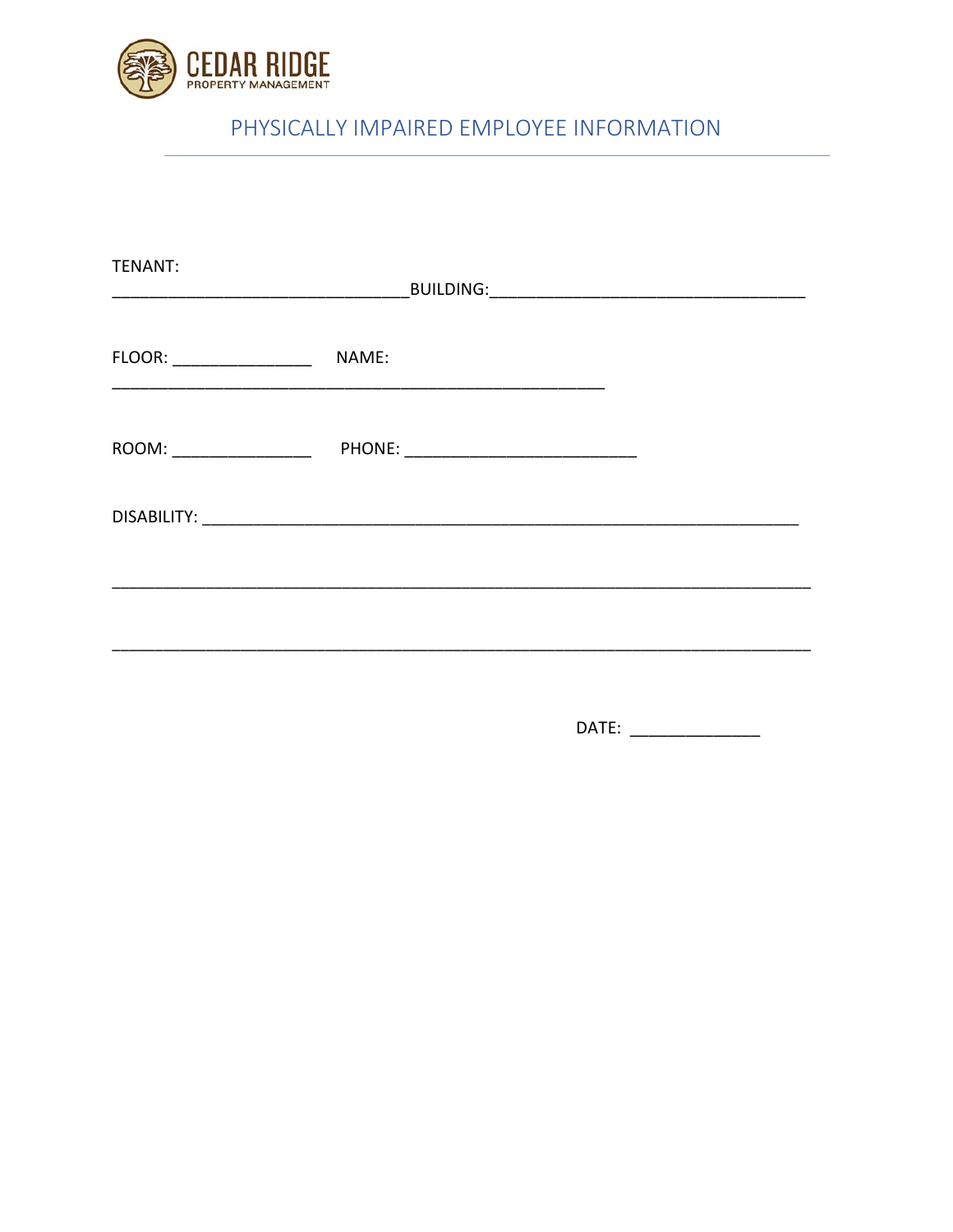

## 24 HOUR ACCESS

| <b>BUSINESS NAME:</b> |             |
|-----------------------|-------------|
|                       |             |
| <b>BUILDING:</b>      | SUITE:      |
|                       |             |
| OWNER/LEASE SIGNEE:   | <b>DATE</b> |

Please allow the following employees access to our office in the event of being accidentally locked out, forgotten keys, etc. (Proper ID will be required to verify identity.)

Authorized Signature

Date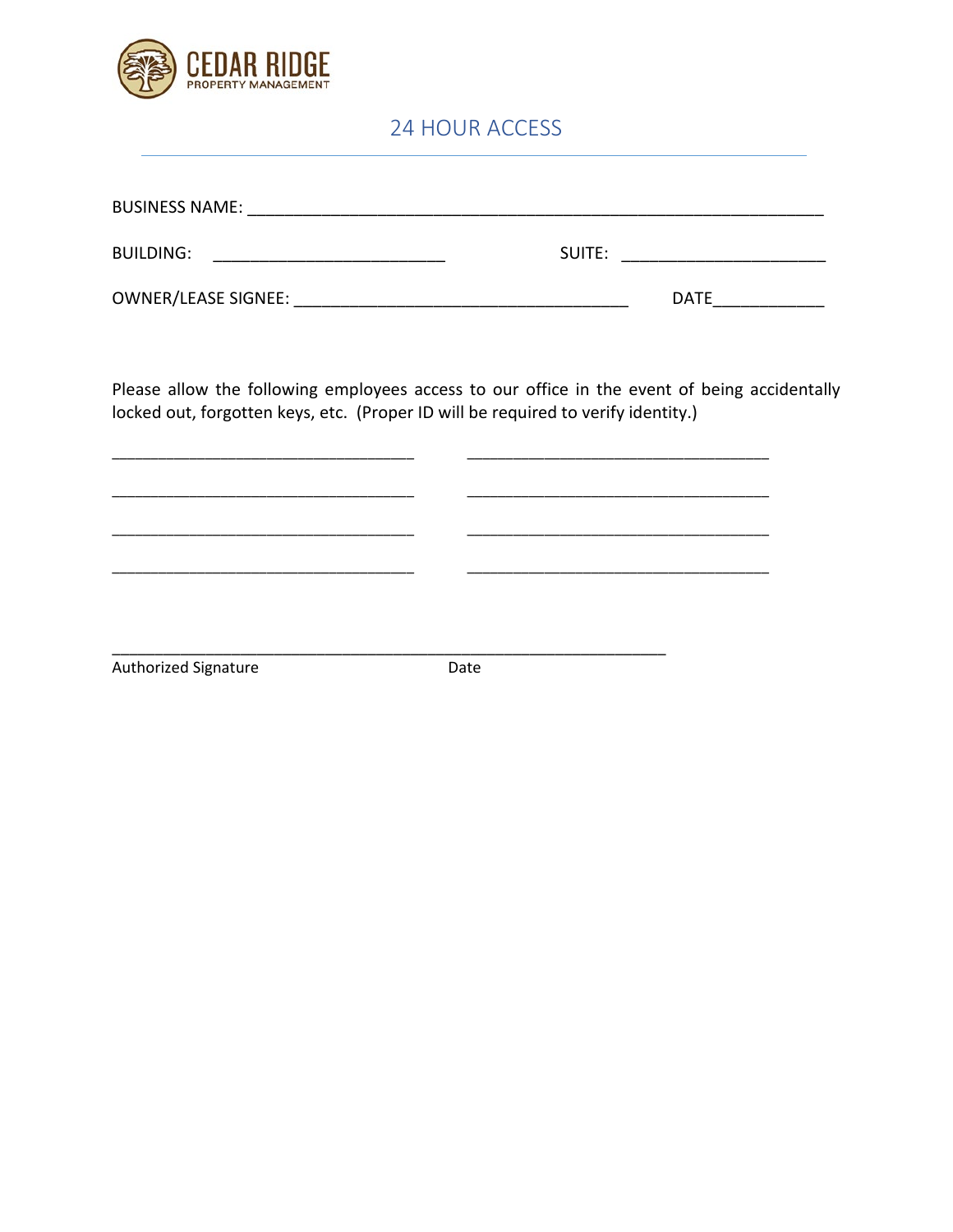

### AMENITIES

#### **Restaurant**

Peppercinis Deli, located in the Main Lobby, offers breakfast and lunch meal service featuring a variety of food and beverage options. The deli also provides event catering and food delivery service and offers both indoor dining and outdoor seating.

#### **Putting Green**

Energy Tower features a custom-designed 8-hole golf putting course located in the private greenspace outside the Deli restaurant. The putting green is available for the exclusive use of Atlas Energy Tower tenants. Putters, golf balls, and scorecards are available at no charge. Please see the lobby security officer for more information.

#### **Fitness Center**

A fully-equipped fitness center is located Level 1 and is available exclusively for tenants. The fitness center features a variety of cardio equipment, weight machines and free weights, and features a dry sauna, a fullservice locker room with showers and restroom facilities. The Fitness Center hours of operation are Monday - Friday, 5:30 AM to 8:30 PM, and Saturday, 8:00 AM to 1:00 PM. Massage Specialist available upon appointment. Please contact the management office for more information.

#### **Conference Center**

A large conference center is located on Level 1 and is available exclusively for the tenants. The conference center offers a multi-table configuration with seating for up to 230 people. The center also features audio/visual and computer connections for each user, as well as digital projection systems and broadband wi-fi connectivity. Please contact the management office at (281) 597-1212 to schedule the use of this facility.

#### **Garage Parking**

The Energy Tower parking garage is a five-story 400,000 square foot concrete structure designed to accommodate approximately 1,400 cars. The garage is connected to the building by an enclosed walkway. Monthly contract and reserved parking is available for tenants, and visitor parking is provided at no charge. In addition, the building main entrance features a circular drive with additional spaces for short-term parking.

#### **Onsite Car Wash Services**

Onsite car wash services provided by EZ Car Wash every Thursday with easy app sign up services. Please contact building management for more information.

#### **On-site Management and 24/7 Security**

The Cedar Ridge Management Office is located in Suite 100 and is open Monday through Friday, from 8:00 AM to 5:00 PM. Atlas Energy Tower provides 24/7 on-site security with a lobby security console and active patrolling, and features a state-of-the-art video surveillance system. Atlas Energy Tower also provided Traffic Control Officers from 4:30-6:30 to facilitate traffic flow exit on Kirkwood.